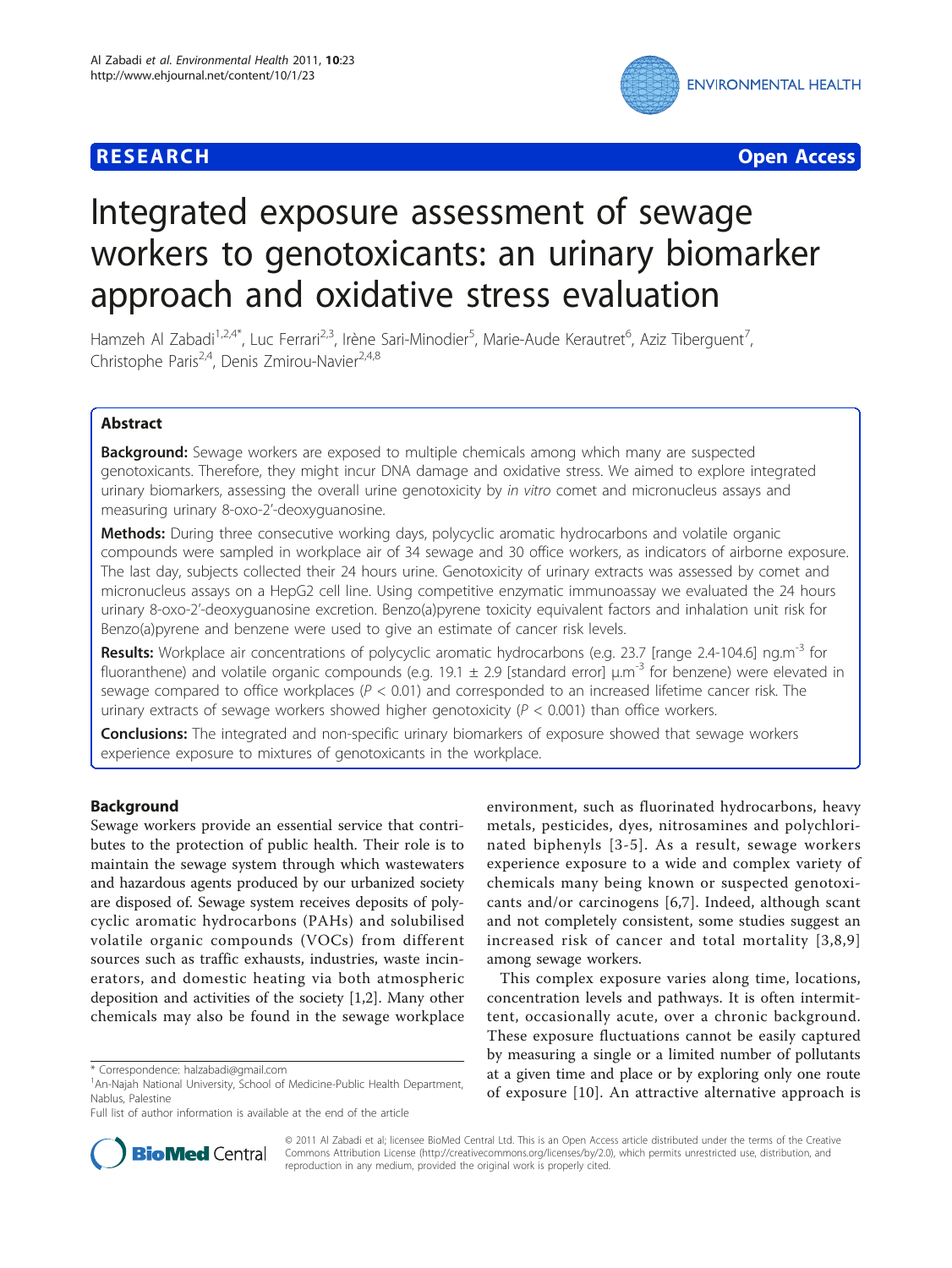the use of biomarkers. This may be achieved by collecting samples from easily obtainable biological material in order to assess the total individual exposure to nonspecific substances with which subjects come in contact through different routes (lung, skin and gastrointestinal tract) and sources (air, diet, lifestyle or occupation) [\[11](#page-12-0)]. In addition, the use of non-specific biomarkers of exposure and of early effects in exposed workers, together with careful assessment of workplace at various locations and over time, could be a tool to gain insight into the hazardous potency of such complex occupational settings. It might also support the link between occupational exposure and the risk of adverse health effects  $[10]$  $[10]$ .

In the human body, toxicants like PAHs and VOCs may appear as intact compounds or as metabolites, in particular in the urine, within a few hours or days following exposure [[12\]](#page-12-0). Therefore, urine offers the advantage to represent the effective overall body uptake through different routes of exposure, to account for personal metabolism activities and to be a non-invasive medium. However, specific biomarkers fall short to express a complex exposure to a variety of compounds, a situation that sewage workers experience, among other occupations. Many compounds encountered in the sewage system are genotoxicants [\[3\]](#page-12-0). Urine genotoxicity assessment might thus be an appropriate approach to integrate the exposure to an array of genotoxic compounds that eventually result in a variety of urinary excreted metabolites which are too many to be individually quantified. Hence, the genotoxic potency of urine might be used as a biomarker of exposure to genotoxicants.

When the genotoxicants are incorporated into the human body, their metabolism may generate reactive oxygen species. The latter might interact with cell nucleus DNA, leading to oxidative DNA damage [[13\]](#page-12-0). The 8-oxo-2'-deoxyguanosine (8-oxodG) is a biomarker of guanine oxidation in DNA and one of the most easily-formed DNA lesions. The DNA base excision repair pathway of oxidant induced bases recognizes 8-oxodG as a threatening lesion; this results in its excretion in human urine without further metabolism [[14](#page-12-0)]. Urinary assessment of this biomarker is increasingly used as a non-invasive biomonitoring approach that estimates the overall DNA oxidative stress produced in the body, while blood assessment of this biomarker represents only part of this oxidative stress [[13](#page-12-0)]. The DNA damage represented by 8-oxodG is important in the pathogenesis of many diseases, including cancer [[14](#page-12-0)].

There is no information on the levels of DNA oxidized bases, mainly 8-oxodG, among underground sewage workers. However, male workers exposed to fly ash at solid waste incinerators, showed a significant increase in the mean levels of urinary 8-oxodG with duration and level of exposure [[15](#page-12-0)]. Data on personal exposure to PAHs and VOCs in the workplace air of underground sewage workers are not available. However, many studies have found these chemicals in wastewater treatment plants [[16](#page-12-0)-[18](#page-12-0)], in the air of municipal solid waste [\[19](#page-13-0)] and in sewage sludge [[20\]](#page-13-0).

As part of a biomarker study to assess exposure of sewage workers to complex chemical mixtures [[21\]](#page-13-0), the aims of the present study were: (1) to evaluate the overall genotoxicity of urinary extracts of Parisian underground sewage workers, as urinary biomarkers of exposure, and compare it with urines from office workers by comet and micronucleus assays, (2) to explore early effects through the assessment of DNA oxidative stress measured as the urinary excretion of 8-oxodG. In addition, we compared workplace air concentrations of PAHs and VOCs, used as indicators of airborne exposure in these two occupations.

## Methods

#### Study population, setting and design

The study protocol has been described in detail elsewhere [[21\]](#page-13-0). Briefly, 34 underground sewage workers and a control group of 30 office workers from the city of Paris were recruited on a weekly basis and over a 10 months period (July 2008-April 2009). All were male volunteers, current non-smokers since at least six months, aged 20-60 years, employed at the same function for at least six months with no history of chronic or recent illness. Interviews and biological sampling were conducted in the framework of regular occupational medical visits at the offices of occupational and preventive medicine of Paris municipality. The study was approved by the local ethical committees and has been conducted according to the Helsinki Declaration. A signed informed consent was obtained from each participant.

During three consecutive days of work shifts prior to the medical visit, workplaces indoor air concentrations for 13 PAHs and 12 VOCs were measured. Each subject collected 24 hours urine in a sterile plastic bottle in the last day of air sampling. During the medical visit that took place on Thursdays or Fridays, subjects filled in two self-administered questionnaires. One for sociodemographic factors, non occupational exposures (especially possible PAHs and VOCs exposures related to commuting, to area of residence and indoor sources), medical history, lifestyle (smoking history, including passive smoking, alcohol consumption and medications), usage of protection equipments and other putative confounders. The second for diet habits including barbecue usage and daily intake of fruits and vegetables.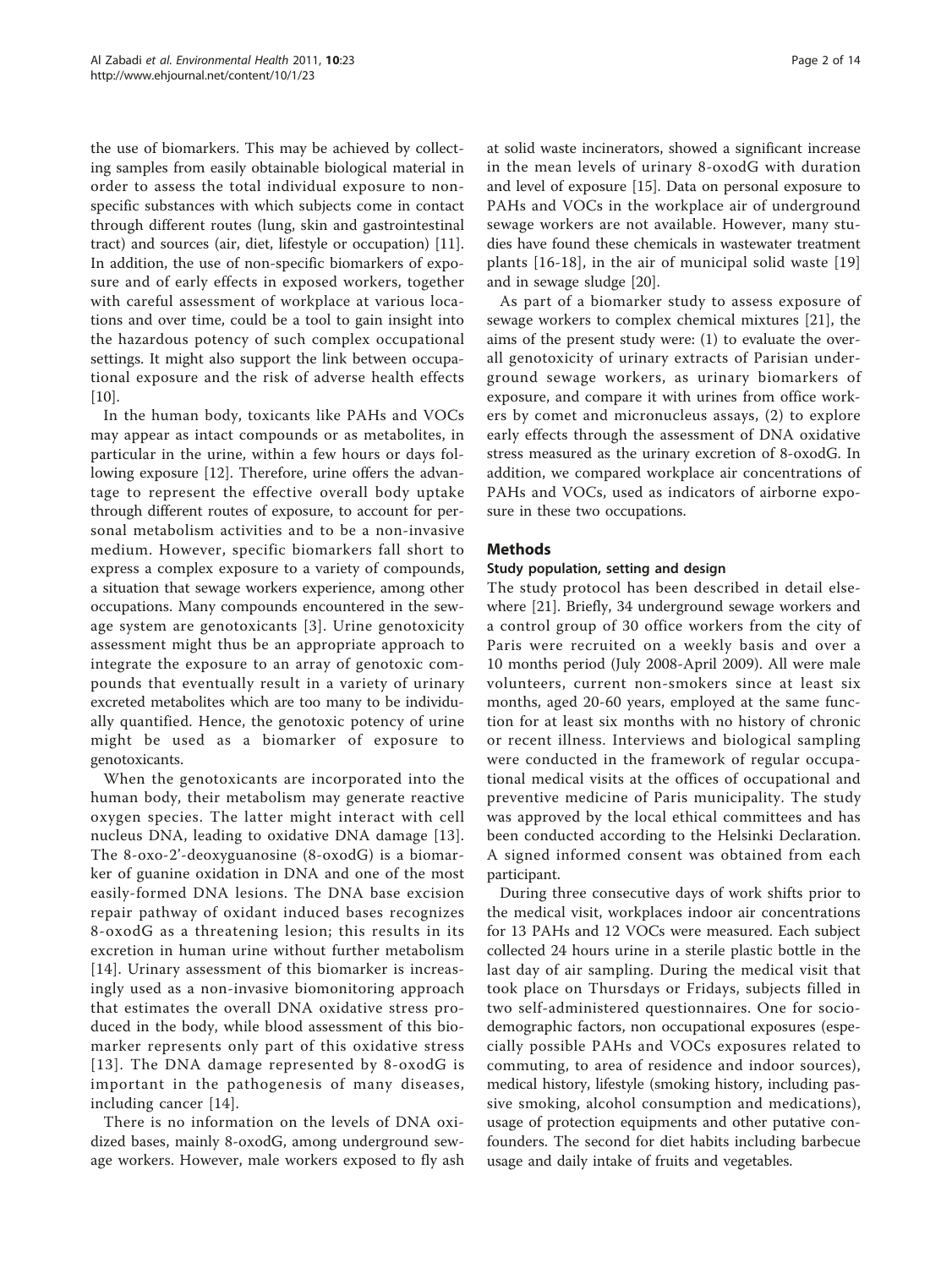#### Chemicals, media and reagents

Unless otherwise specified, all chemicals and culture media used were purchased from Sigma-Aldrich Chimie S.A.R.L (L'Isle d'Abeau Chesnes, France). For 8-oxodG, the 96-well kits were purchased from CliniSciences SA, Montrouge, France (origin: StressMarq Biosciences Inc., Victoria, BC Canada) [[22](#page-13-0)].

#### Workplaces air sampling and analysis

The sampling equipments were placed in a backpack and handed to one subject per work team (a team being generally composed of two to three subjects). The backpack contained a personal active sampling ChemPass pump (Rupprecht and Patastnick Co., Inc. NY, USA) with a calibrated flow rate of 4 L/minute, to measure PAHs. It was carried during the sewage activities or placed on a desk nearby the office workers. A VOCs passive sampling badge (Radiello code 145, Sigma-Aldrich, France) was also provided and attached to workers' clothes near the breathing zone.

PAHs in particulates and gaseous forms were collected on a quartz filter (Supelco 21038, 32 mm of diameter) and a cartridge containing polyurethane foam (Supelco ORBO 2-0600); respectively. The pump was equipped with a timer and subjects had to turn it on during work shifts and off when finished. The flow rate was measured before and after sampling and the sample was rejected if the difference was greater than 10%. For analysis, the filter and the foam were subjected to extraction by accelerated solvent (hexaneacetone; 50/50, v/v). The extract was concentrated in a water bath at 35°C using automatic evaporator (Turbo Vap II Zymark), then under nitrogen flow evaporator (N-Evap, MA, USA) until obtaining an oily drop. The drop was taken by 1 ml of acetonitrile solvent compatible high performance liquid chromatography by which the extracts were analyzed using a fluorescence emission detector (Waters 2475). The quantification analysis was carried out according to the calibrated response of standard solutions of marked-mixture for the selected PAHs. VOCs were analysed by coupling gas chromatography and mass spectrometry, as described previously [\[21](#page-13-0)].

The workplace collection of the PAHs and VOCs were performed from Monday to Thursday for sewage workers and from Monday to Wednesday for office workers. For comparison with ambient air pollution, results from the Paris air quality monitoring network (AIRPARIF) were retrieved. The average concentrations at the same or at the nearest days of the study period, were obtained from the closest monitoring stations relative to the sampled underground workplaces, with each time two types of monitors: one measuring background air quality and the other close to traffic sources.

Thirteen PAHs were quantified [twelve listed as priority pollutants by the United States Environmental Protection Agency (U.S. EPA)] plus benzo(j)fluoranthene. Of these, four are in gaseous form (phenanthrene, anthracene, fluoranthene and pyrene) and the rest are particles. Twelve VOCs were also quantified.

#### Urinary fraction extraction

Extraction of the urinary organic fraction was performed on a Sep Pak Vac C18 cartridge (Waters, Saint-Quentin en Yvelines) [[21](#page-13-0)]. Briefly, the volume of the 24 hours urine was measured and a sample of 150 ml was immediately coded and frozen at -20 C° for each subject. For the assays, samples were then thawed and 50 ml were centrifuged at 3000 t/minute for 5 minutes. The supernatant (40 ml) was collected in a sterile tube. The organic fraction was extracted on a Column Sep Pak® Vac C18 Cartridges on an aspirated tray (J.T. Baker spe -12G). The cartridge was washed  $2 \times 3$  ml of absolute methanol, then  $3 \times 3$  ml of ultra-pure water. It was then loaded with the 40 ml urine. The column was washed 2  $\times$  3 ml of ultra-pure water and the adsorbed organics were eluted with  $3 \times 3$  ml of absolute acetone (Carlo, CAS 67-64-1). The eluate was evaporated at 45°C under nitrogen stream (Tech Lab Faster-Chemfree, France) until complete dryness. The residue was suspended in 500 μl DMSO and stored at -20°C. All operations were done at room temperature.

#### Cell culture and exposure

HepG2 cells (ATCC, catalog number HB-8065) were routinely cultured in the laboratory in monolayers. They were maintained in EMEM (Eagle's minimum essential medium, 9.6 g/L) supplemented with 10% FBS (Fetal bovine serum) and 1% antibiotics solution (penicillin 10000 U/ml; streptomycin 10 mg/ml), sodium carbonate  $(2.2 \text{ g/L})$ , Hepes  $(5.96 \text{ g/L})$ , and sodium pyruvate  $(0.11 \text{ m})$ g/L). The pH of cultured mediums was maintained between (7.2-7.4). Cells were grown at 37 C° in a humidified 5% CO2 and 95% air atmosphere. HepG2 cells were cultivated for 24 hours in 5 ml complete culture medium supplemented with 50 μl of organic urine extract. After harvesting and centrifugation, the cell pellet was diluted by the culture medium to  $5 \times 10^5$  cell/ ml. Trypan blue exclusion test was used to assess toxicity, and cell viability was always  $\geq$  95%.

#### Comet and cytokinesis block micronucleus assays

Comet assay was performed essentially as in Singh et al. [[23](#page-13-0)], with some modifications as in Muller-Pillet et al. [[24\]](#page-13-0). Briefly, after layering the cells on conventional microscopic slides previously sprayed by normal melting point agarose, they were lysed at 4°C in the dark for at least 1 hour (2.5 M NaCL, 100 mM Na2EDTA, 10 mM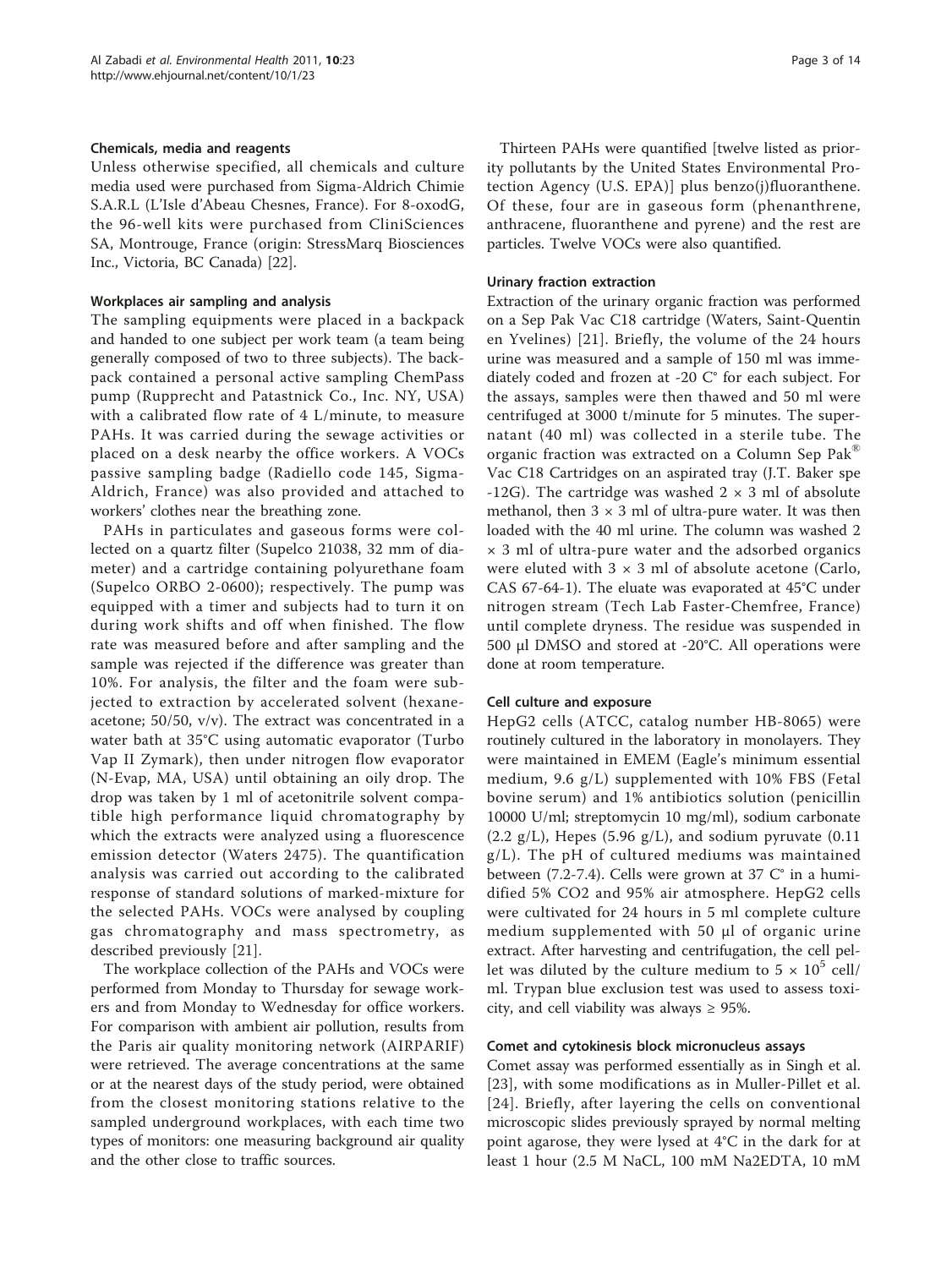Tris and 1% Triton X-100, Prolabo 28.817.295 and 10% DMSO, pH = 10). The electrophoresis was conducted (20 V, 0.62 V/cm, 300 mA, 20 minutes) in an electrophoresis gel system (EC340, Maxicell® Primo, Holbrook, New York) filled with electrophoresis buffer (300 mM NaOH, 1 mM Na2EDTA, pH 13). B(a)P 40 μM and DMSO 1% final concentrations (positive and negative controls; respectively) were added with each electrophoretic run. After neutralizing the slides in 0.4 M Tris buffer, they were stained with 40 μl ethidium bromide (2 μg/ml in ultra-pure water). 50 cells (two slides/subject and 25 cells/slide) were examined for DNA migration using an Olympus BX40 fluorescence microscope (Olympus, Tokyo, Japan). We quantified DNA damage by a computerized image analysis system (Komet 4.02 software, Kinetic Imaging, UK) in evaluating the percent DNA tail parameter. The gel was scanned in a systematic way and the comets represented the whole gel. Edges and areas around air bubbles were avoided. Clouds images (indicative of dead cells) were also excluded from acquisition and analysis.

For micronucleus assay, we adapted the assay described by Fenech [[25](#page-13-0)]. Briefly, at time  $= 0$ , HepG2 cells were grown in 10 ml complete medium for 24 hours. Then, in a freshly 10 ml diluted medium supplemented with 100  $\mu$ l of organic urine extract (time = 24 hours). Subsequently, at time = 44 hour, the cells were cultivated in a fresh complete culture medium supplemented with 3 μg/ml cytochalasin-B final concentration. At time = 72 hour, cells were rinsed in cold hypotonic KCL solution (0.075 M, Prolabo 26.764.298) and then fixed in CARNOY solution (methanol, Carlo Erba 525.102: acetic acid, Prolabo 20.104.298, 3:1 v:v). The air-dried slides were stained with 40 μg/ml Acridine orange solution in dark. The slides were examined at 200-fold magnification by an Olympus BX fluorescence microscope (Olympus, Tokyo, Japan). We evaluated the frequency of the micronuclei (MNi) formation in 1000 binucleated cells (BNed)/slide/subject. We respected Fenech [\[25\]](#page-13-0) criteria in scoring the MNi. Proliferation and cytotoxicity were assessed by calculating the nuclear division index (NDI) on 150 viable cells according to Fenech [[25](#page-13-0)] formula. NDI mean difference between exposed and non-exposed and between positive and negative controls  $(B(a)P 40 \mu M$  and DMSO 1% final concentrations; respectively) was always acceptable and below 25% [[26\]](#page-13-0).

#### Analysis of 24 hours urinary 8-oxodG

The urine aliquots (1 ml each) were kept at -20°C. They were thawed at room temperature immediately before analysis. 8-oxodG was measured with a competitive enzymatic immunoassay (EIA) kit. This assay utilizes a specific 8-oxodG monoclonal anti-body (Catalog# SKC-

120A), 8-oxodG-acetylcholinesterase (AChE) conjugate and an anti-mouse IgG-coated plate. The manufacturer provided the protocol of analysis [[22\]](#page-13-0). To insure the accuracy and reproducibility of results, each sample was assayed at two dilutions (1/300 and 1/400) and each at duplicates. The 24 hours 8-oxodG excretion was expressed relative to body weight (pmole/kg/24 h) [[27,28](#page-13-0)]. Creatinine in 24 hours urine was determined photometrically as picrate, according to Jaffé method [[29\]](#page-13-0).

## Statistical analysis

PAHs concentrations are presented as mean (range) while VOCs are exhibited as mean ± SE. For analyses of associations between biomarkers and exposure, the workplace air concentrations (26 measurements) were assigned to each subject within a team as his exposure level. Chi square and Fisher exact tests were used to analyse the differences between categorical variables. ANOVA was used to compare the mean differences of quantitative variables, and to evaluate the effect of some socio-demographic and putative confounding factors on comet and micronucleus results. Multiple linear regression was conducted to evaluate the level of 8-oxodG among the two study groups while adjusting for possible confounding factors. Multiple linear regression were also implemented to assess the association between exposure to occupational agents and the two genotoxicity assays while adjusting for confounding variables. Only pollutants significantly associated ( $P < 0.05$ ) in univariate analysis were tested, while confounders were retained if  $P < 0.1$  in univariate analyses. Effect modification was tested, in particular by age whose distribution was partitioned by the median value into two categories ( $\leq$  39 and  $<$  39 years). SPSS 16 software was used for analysis [[30\]](#page-13-0).

To assess and characterize the carcinogenic potency of PAH mixtures, toxicity equivalent factors (TEFs) were used to convert PAH exposure into an estimated B(a)P equivalent. We used the Nisbet and Lagoy [[31\]](#page-13-0) TEFs with the exception for benzo(j)fluoranthene where the TEFs proposed by Collins et al. [\[32\]](#page-13-0) was used. Cancer risk due to inhalation of PAH mixtures was then calculated using the B(a)P inhalation risk cancer unit of 1.1  $\times$  $10^{-6}$  (ng/m<sup>3</sup>)<sup>-1</sup> proposed by the U.S. EPA [\[33](#page-13-0)]. We also used the benzene unit risk range of 2.2  $\times$  10<sup>-6</sup> to 7.8  $\times$  $10^{-6}$  ( $\mu$ g/m<sup>3</sup>)<sup>-1</sup> [[34\]](#page-13-0) to assess the cancer risk by inhalation of benzene.

# Results

#### Characteristics of the study population

General characteristics of the study population are summarized in Table [1](#page-4-0). The mean ages were 35.9 (standard deviation;  $SD = 7.5$ ) and  $43.3$  ( $SD = 8.2$ ) years in sewage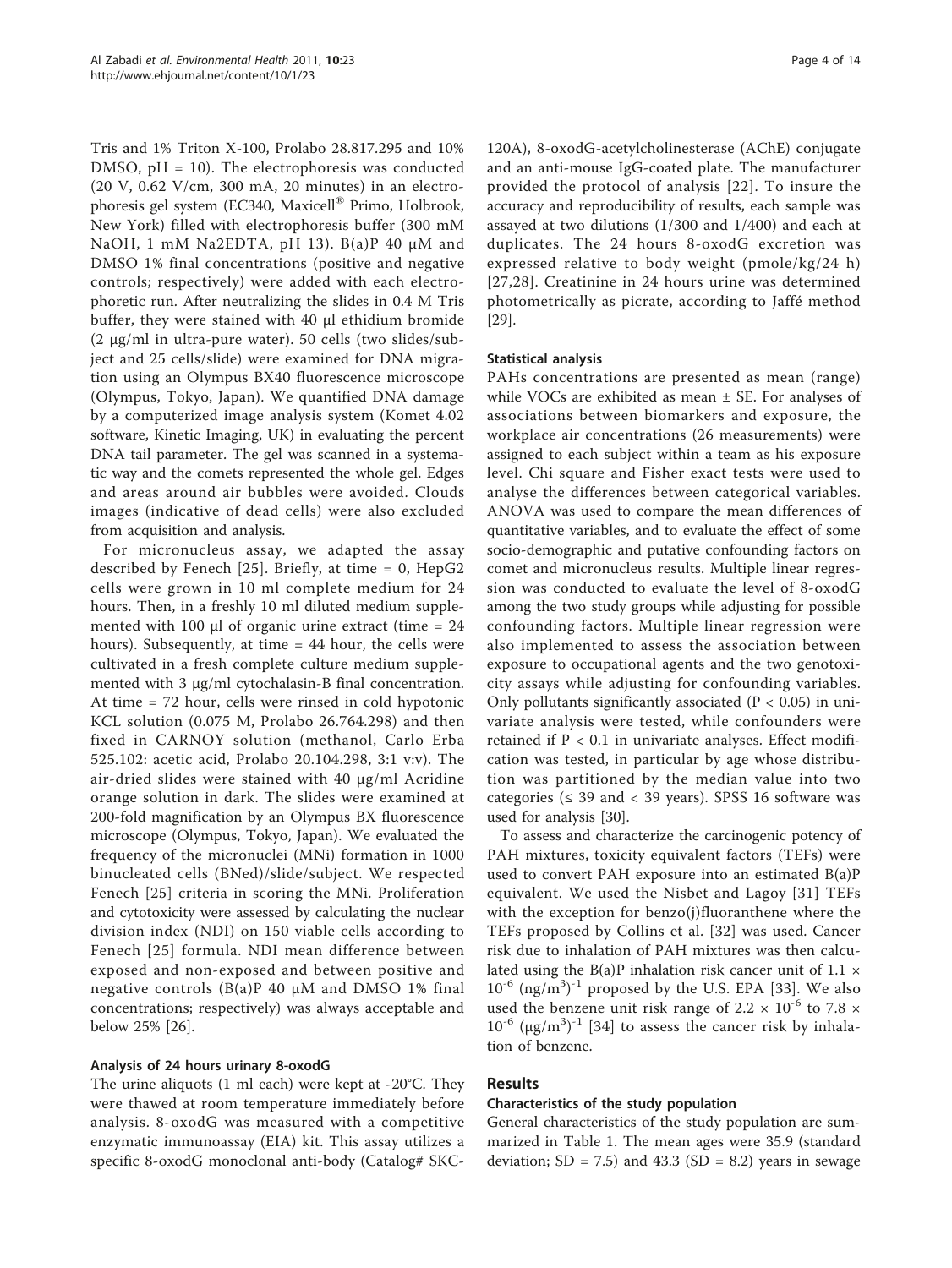<span id="page-4-0"></span>

|  |  |  | Table 1 Population characteristics and exposure factors |  |  |  |
|--|--|--|---------------------------------------------------------|--|--|--|
|--|--|--|---------------------------------------------------------|--|--|--|

| Characteristics and exposure factors      | Sewage workers ( $N = 34$ ) | Office workers $(N = 30)$ | Total Sample ( $N = 64$ ) | P-value    |
|-------------------------------------------|-----------------------------|---------------------------|---------------------------|------------|
| Age (year)                                | $35.85 \pm 7.54$            | $43.30 \pm 8.15$          | $39.3 \pm 8.6$            | $0.001*$   |
| Weight (Kg)                               | $77.8 \pm 12.2$             | $76.9 \pm 10.6$           | $77.4 \pm 11.4$           | 0.75       |
| BMI $(Kq/m2)$                             | $25.5 \pm 3.3$              | $25.3 \pm 4.2$            | $25.4 \pm 3.7$            | 0.82       |
| 24 hours urinary volume (ml)              | $1500 \pm 691.5$            | $1750 \pm 655.8$          | $1617.2 \pm 681.4$        | 0.14       |
| 24 hours Urinary creatinine (g/l)         | $1.3 \pm 0.55$              | $0.91 \pm 0.43$           | $1.2 \pm 0.54$            | $0.003*$   |
| Place of residence                        |                             |                           |                           |            |
| -Urban                                    | 8 (23.5)                    | 9(30)                     | 17 (26.6)                 | 0.47       |
| -Suburbs                                  | 22 (64.7)                   | 15(50)                    | 37 (57.8)                 |            |
| -Rural                                    | 4(11.8)                     | 6(20)                     | 10(15.6)                  |            |
| Marital status                            |                             |                           |                           |            |
| -Married                                  | 17 (50)                     | 10 (33.3)                 | 27 (42.2)                 | 0.20       |
| -Not married                              | 17 (50)                     | 20 (66.6)                 | 37 (57.8)                 |            |
| Level of education                        |                             |                           |                           |            |
| -< 12 years of schooling                  | 2(5.9)                      | 8(26.7)                   | 10(15.6)                  | $0.04*$    |
| -> 12 years of schooling                  | 32 (94.1)                   | 22 (73.3)                 | 54 (84.4)                 |            |
| Smoking                                   |                             |                           |                           |            |
| -Never smokers                            | 29 (85.3)                   | 18 (60)                   | 47 (73.4)                 | $0.03*$    |
| -Ex-smokers                               | 5(14.7)                     | 12 (40)                   | 17(26.6)                  |            |
| Exposure to passive smoking               |                             |                           |                           |            |
| -Yes                                      | 20 (58.8)                   | 17 (56.7)                 | 37 (57.8)                 | 0.87       |
| $-NO$                                     | 14 (41.2)                   | 13 (43.3)                 | 27 (42.2)                 |            |
| Alcohol consumption                       |                             |                           |                           |            |
| -Regularly                                | 23 (67.6)                   | 10(33.3)                  | 33 (51.6)                 | $0.01*$    |
| -Occasionally                             | 11(32.4)                    | 20 (66.7)                 | 31 (48.4)                 |            |
| Use of barbecue last week                 |                             |                           |                           |            |
| -Yes                                      | 3(8.8)                      | 0(0)                      | 3(4.7)                    | 0.20       |
| $-NO$                                     | 31 (91.2)                   | 30 (100)                  | 61(95.3)                  |            |
| Massive physical activity (last two days) |                             |                           |                           |            |
| -Yes                                      | 6(17.6)                     | 4(13.3)                   | 10(15.6)                  | 0.74       |
| -No                                       | 28 (82.4)                   | 26 (86.7)                 | 54 (84.4)                 |            |
| Fruits intake                             |                             |                           |                           |            |
| -Usually                                  | 21 (61.8)                   | 23 (76.7)                 | 44 (68.8)                 | 0.29       |
| -Sometimes                                | 13 (26.5)                   | 7(16.7)                   | 20 (21.9)                 |            |
| Vegetables intake                         |                             |                           |                           |            |
| -Usually                                  | 19 (55.9)                   | 26 (86.7)                 | 45 (70.3)                 | $0.01*$    |
| -Sometimes                                | 15 (44.1)                   | 4(13.3)                   | 19 (29.7)                 |            |
| Intake of vitamins/minerals               |                             |                           |                           |            |
| -Yes                                      | 6(17.6)                     | 2(6.7)                    | 8 (12.5)                  | 0.27       |
| $-NO$                                     | 28 (82.4)                   | 28 (93.3)                 | 56 (87.5)                 |            |
| Usage of protective equipments            |                             |                           |                           |            |
| -Yes                                      | 11(32)                      | 0(0)                      | 11(17)                    | $< 0.001*$ |
| $-NO$                                     | 23 (68)                     | 30 (100)                  | 53 (83)                   |            |

Data are frequencies (percentage) or mean  $\pm$  SD.

BMI, body mass index (the square of the height over the body weight).

\*Statistically significant (P < 0.05).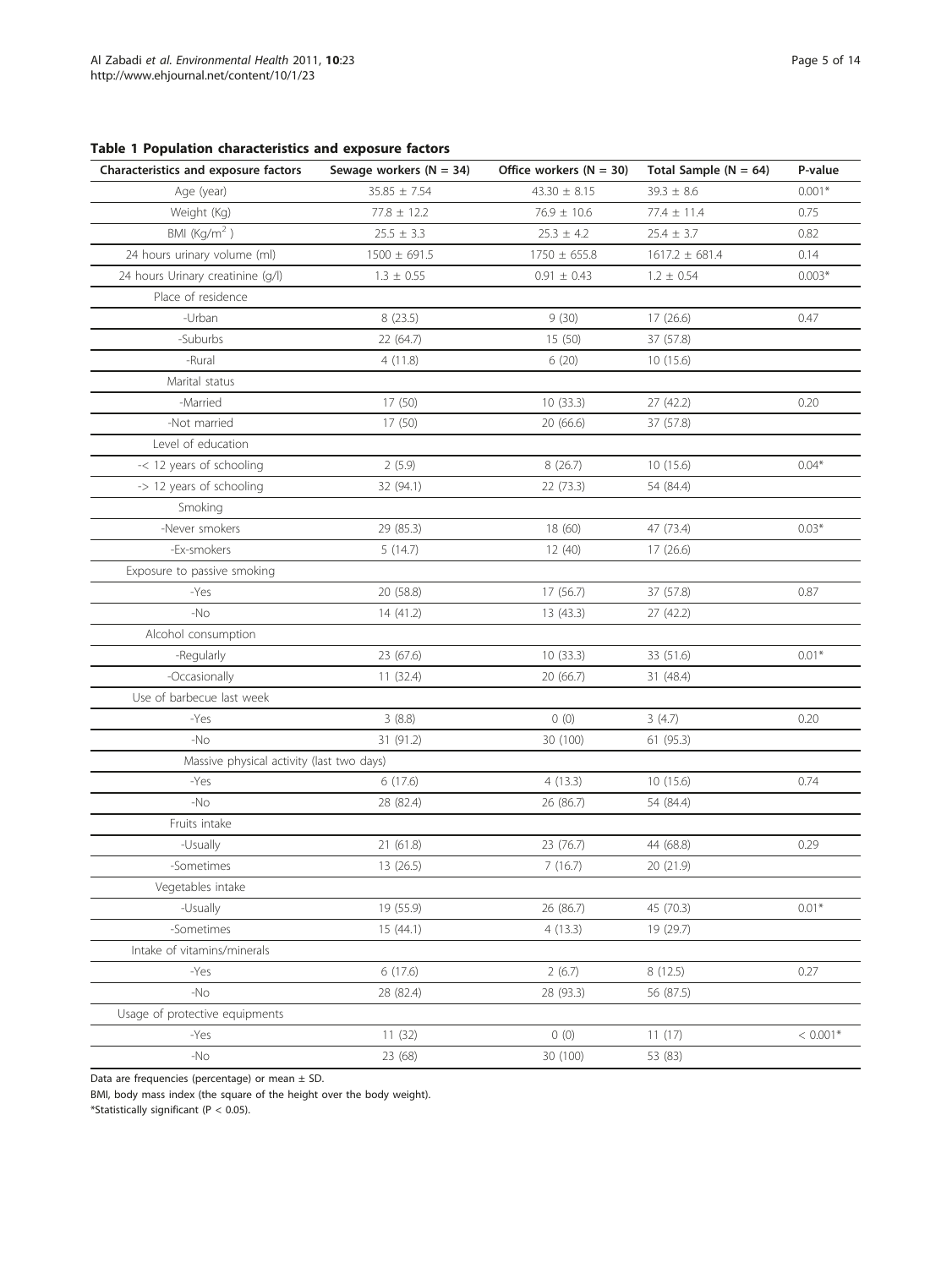<span id="page-5-0"></span> $(n = 34)$  and office  $(n = 30)$  workers respectively  $(P <$ 0.001). The mean  $\pm$  SD number of working years in sewage was  $7.05 \pm 6.9$  years. Never smokers were more frequent in sewage than in office workers ( $P = 0.03$ ). However, sewage workers were more likely to drink alcohol regularly than the control group ( $P = 0.01$ ), and less likely to eat vegetables than the office workers ( $P =$ 0.01). The 24 hours urinary creatinine differed between the two groups ( $P = 0.003$ ) but was within the normal human male values for both groups. The level of education also distinguished the study groups ( $P = 0.04$ ). No other difference was seen regarding factors that might influence study-relevant exposures: environmental tobacco smoke ( $P = 0.87$ ), type of heating system used at home (individual or collective,  $P = 0.52$ ), declared proximity of homes to industrial installations  $(P = 0.82)$ or consumption of barbecue grilled food.

#### Concentrations of PAHs and cancer risk characterization

The mean workplace exposure levels of each PAH compound presented in Table 2 were significantly higher among sewage workers compared to office workers and to ambient air concentrations (23 measurements) ( $P <$ 0.01). In general, phenanthrene, fluoranthene and pyrene contribute the largest portion of the total PAHs exposure (e.g. among sewage workers they ranged from 43%, 15%, and 12%; respectively). The other PAHs amount to less than 5%, except anthracene after the traffic monitor ambient air measurements  $(11.5\%)$ . The highest  $B(a)P$  concentration was found among sewage workers with a range of 0.5 to 62.1 ng/m<sup>3</sup> and a mean value of 7 ng/m<sup>3</sup>.

Based on these data, single PAHs concentrations were converted into total  $B(a)P$  equivalent concentration ([B] (a)P]eq) using the TEFs (see statistical analysis) and translated into lifetime cancer risk estimates. The average sewage workers' total [B(a)P]eq exposure value  $(13.66 \text{ ng/m}^3)$  is more than 10 times greater than those encountered for office workers, traffic and urban ambient air levels (respectively  $1.15$  ng/m<sup>3</sup>,  $1.08$  ng/m<sup>3</sup>, and  $0.73 \text{ ng/m}^3$ ). Table 2 also shows the associated lifetime cancer risks. The PAHs cancer risk level for sewage workers is  $1.5 \times 10^{-5}$  (0.13  $\times 10^{-5}$  for office workers).

# Concentrations of VOCs and related cancer risk characterization

Figure [1](#page-6-0) presents the mean of each VOC concentrations in the workplace air of sewage and office workers, and in the air of urban and traffic environments nearest to the study locations. A high heterogeneity was observed between the different locations with the highest values found in the sewage workplace  $(P < 0.01)$ , followed by indoor air of office workers, traffic and urban background ambient air, respectively. Benzene (mean ± SE) concentrations were 19.1  $\pm$  2.9 and 4.1  $\pm$  0.53  $\mu$ g/m<sup>3</sup> among sewage and office workers, respectively; corresponding values were  $3.7 \pm 0.13$  and  $1.0 \pm 0.09$   $\mu$ g/m<sup>3</sup> in traffic and urban background, respectively. Using the Integrated Risk Information System (IRIS) unit risk estimate range

Table 2 The mean (range) (ng.m<sup>-3</sup>) concentration at the workplaces and the corresponding nearest ambient air measurements of PAHs, and the derived total [B(a)P]eq and cancer risk estimates

| <b>PAHs</b>                              | Sewage workplace $(n = 26)$ | Office workplace $(n = 26)$ | Traffic $(n = 23)$     | Urban $(n = 23)$       |
|------------------------------------------|-----------------------------|-----------------------------|------------------------|------------------------|
| Benzo(a)pyrene                           | $6(0.5-62.1)$               | $0.4(0.2-2.4)$              | $0.7(0.1-1.6)$         | $0.5(0.2-5.8)$         |
| Anthracene                               | $6.7(0.5-32.1)$             | $0.9(0.1-1.8)$              | $3.2$ (0.3-14.5)       | $0.2$ (0.02-0.8)       |
| Benz(a)anthracene                        | $4.6$ $(0.3 - 31.8)$        | $0.5(0.2-2.4)$              | $0.5(0.2 - 1.2)$       | $0.2$ (0.02-0.6)       |
| Benzo(b)fluoranthene                     | $4.3(0.5-30.1)$             | $0.4(0.1-2.4)$              | $0.6$ $(0.2-1.6)$      | $0.3$ $(0.05-1.1)$     |
| Benzo(g,h,i)perylene                     | $4.4(0.4-24)$               | $0.5(0.1-3.8)$              | $0.8$ $(0.2-1.7)$      | $0.3(0.06-1)$          |
| Benzo(k)fluornathene                     | $2.0(0.2-15.2)$             | $0.2$ (0.08-1.2)            | $0.2$ (0.07-0.6)       | $0.2$ (0.01-2.5)       |
| Chrysene                                 | $7.7(1-30)$                 | $2.2(1.1-6.8)$              | $0.7(0.3-0.2)$         | $0.3(0.1-0.8)$         |
| Dibenz(a,h)anthracene                    | $0.9(0.01-5.4)$             | $0.1$ $(0.01 - 0.5)$        | $0.02$ $(0.01 - 0.06)$ | $0.02$ $(0.01 - 0.06)$ |
| Fluoranthene                             | 23.7 (2.4-104.6)            | $4.3$ $(2.5-8.1)$           | $3.8(2-5)$             | $1.6(0.8-4.3)$         |
| Indeno(1,2,3-cd)pyrene                   | $3(0.3-15.9)$               | $0.3$ $(0.08-2.4)$          | $0.4(0.07-1)$          | $0.2$ (0.02-0.7)       |
| Phenanthrene                             | 71.2 (12.5-220)             | 22.3 (9-43.9)               | $11.9(5.2-18.1)$       | $5.2$ (2.3-14.2)       |
| Pyrene                                   | 19.3 (2.3-78.4)             | $5.5(1.2-21.7)$             | $4.8$ $(2.8-6.3)$      | $1.3(0.6-3.4)$         |
| Benzo(j)fluoranthene                     | $3.9(0.3-21.6)$             | $0.4(0.1-3.3)$              | $0.4$ $(0.03-1.2)$     | $0.2$ (0.03-0.8)       |
|                                          |                             |                             |                        |                        |
| Total $[B(a)P]$ eq (ng m <sup>-3</sup> ) | 13.66                       | 1.15                        | 1.08                   | 0.73                   |
| B(a)P equivalent lifetime cancer risk    | $15.02 \times 10^{-6}$      | $1.26 \times 10^{-6}$       | $1.19 \times 10^{-6}$  | $0.80 \times 10^{-6}$  |

a. B(a)P TEFs according to Nisbet and LaGoy (1992), for benzo(j)fluoranthene Collins et al. (1998) value was applied.

b. The U.S. EPA inhalation unit cancer risk of  $B(a)P = 1.1 \times 10^{-6}$  (ng/m<sup>3</sup>)<sup>-1</sup> was used (U.S. EPA 2009).

Total [B(a)p]eq, total benzo(a)pyrene equivalent concentration.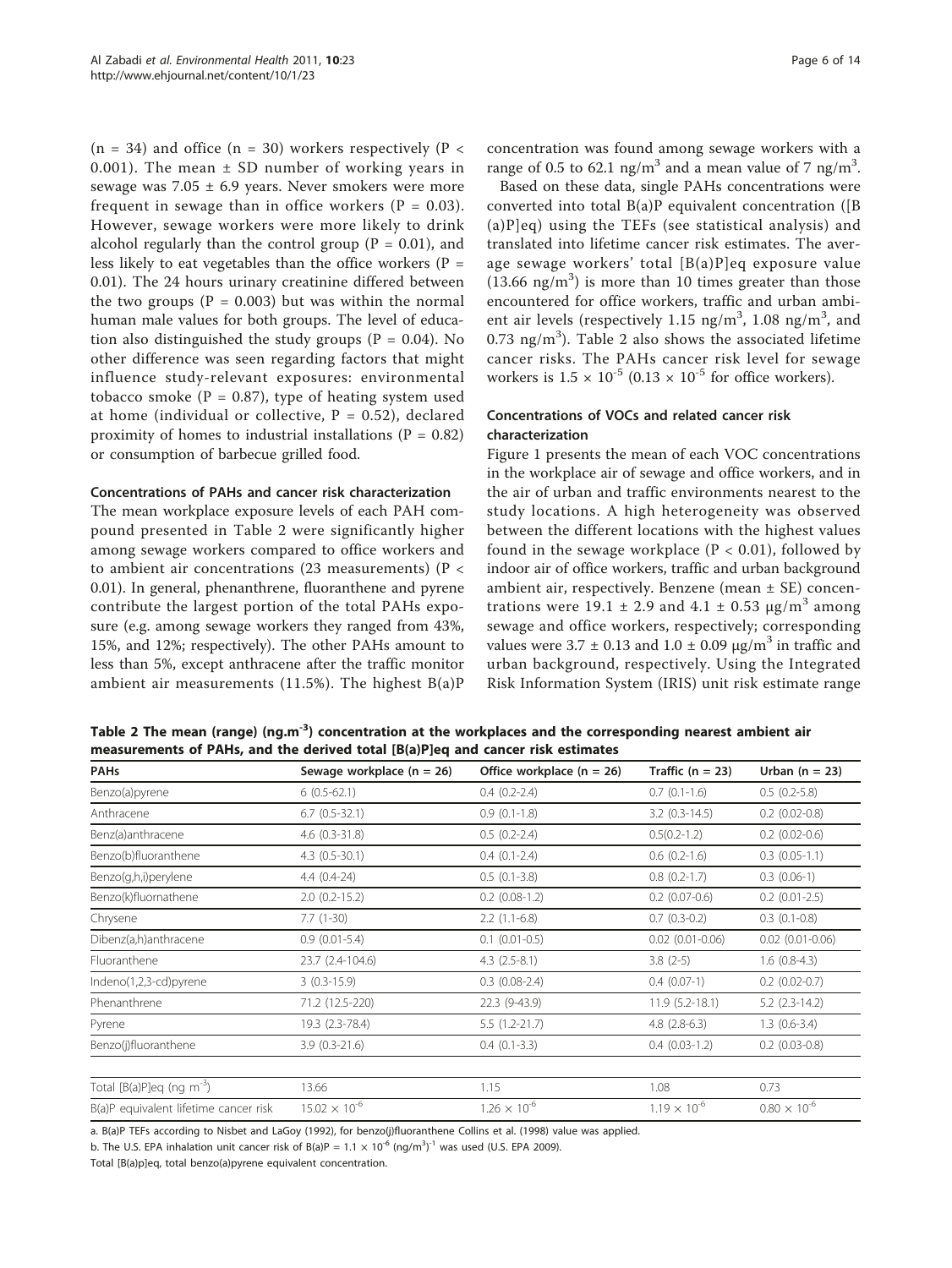<span id="page-6-0"></span>

[[34](#page-13-0)], the benzene associated lifetime excess cancer risk for sewage workers ranged from  $4.2 \times 10^{-5}$  to  $14.9 \times 10^{-5}$  $(0.9 \times 10^{-5}$  to  $3.2 \times 10^{-5}$  for office workers).

#### In vitro genotoxicity assays on urinary extracts

The mean percent DNA tail and MNi/1000 BNed among sewage workers was statistically higher than in office workers [mean  $\pm$  SD of percent DNA tail = 8.07  $\pm$  3.12 and 2.70  $\pm$  0.58, and mean  $\pm$  SD of MNi/1000 BNed =  $38.02 \pm 7.16$  and  $28.30 \pm 3.74$ , respectively in the two populations  $[P < 0.001$  in both tests] (Figure [2A](#page-7-0) and [2B](#page-7-0)).

In multivariate linear regression models, we tested the differences in percent DNA tail and MNi/1000 BNed between the two study occupation groups while adjusting for possible confounders including 24 hours urinary creatinine. The differences between sewage and office worker are, (point estimate and [95% confidence interval]), 5.01 [3.01-7.00] for percent DNA tail and 9.41 [4.47-14.36] for MNi/1000 BNed, respectively. No interaction was observed according to subjects' characteristics.

## In vitro genotoxicity assays and workplace air concentrations

The percent DNA tail was positively associated with age and educational level with a borderline positive effect of

alcohol consumption ( $P = 0.09$ ) and a protective effect of vegetable intake  $(P = 0.05)$ . MNi/1000 BNed was positively associated with age and alcohol consumption while inversely with vegetable intake. Table [3](#page-8-0) also presents the results of the association of percent DNA tail and MNi/ 1000 BNed with each individual VOC and PAH.

Results of the multiple linear regression models are presented in Table [4](#page-9-0) that exhibits the association between each of the *in vitro* genotoxicity assays and the assigned personal atmospheric exposure variables, controlling for covariates. Effect modification is also accounted for, with age being the sole factor influencing this association. A significantly positive association with the comet test response was seen among older workers only ( $>$  39 years; n = 34) for nine PAHs (the four gaseous PAHs and five out of the nine particulate PAHs). This association with PAHs was not found for the MNi/ 1000 BNed. All VOCs were significantly associated with MNi/1000 BNed among older workers, while percent DNA tail was only influenced by exposure to benzene, ethylbenzene, m+p-xylene, o-xylene, decane, tri and tetra-chloroethylene. Noteworthy is that no difference in 24 hours urinary volume or creatinine levels between the two age groups was observed ( $P = 0.91$  and 0.20; respectively).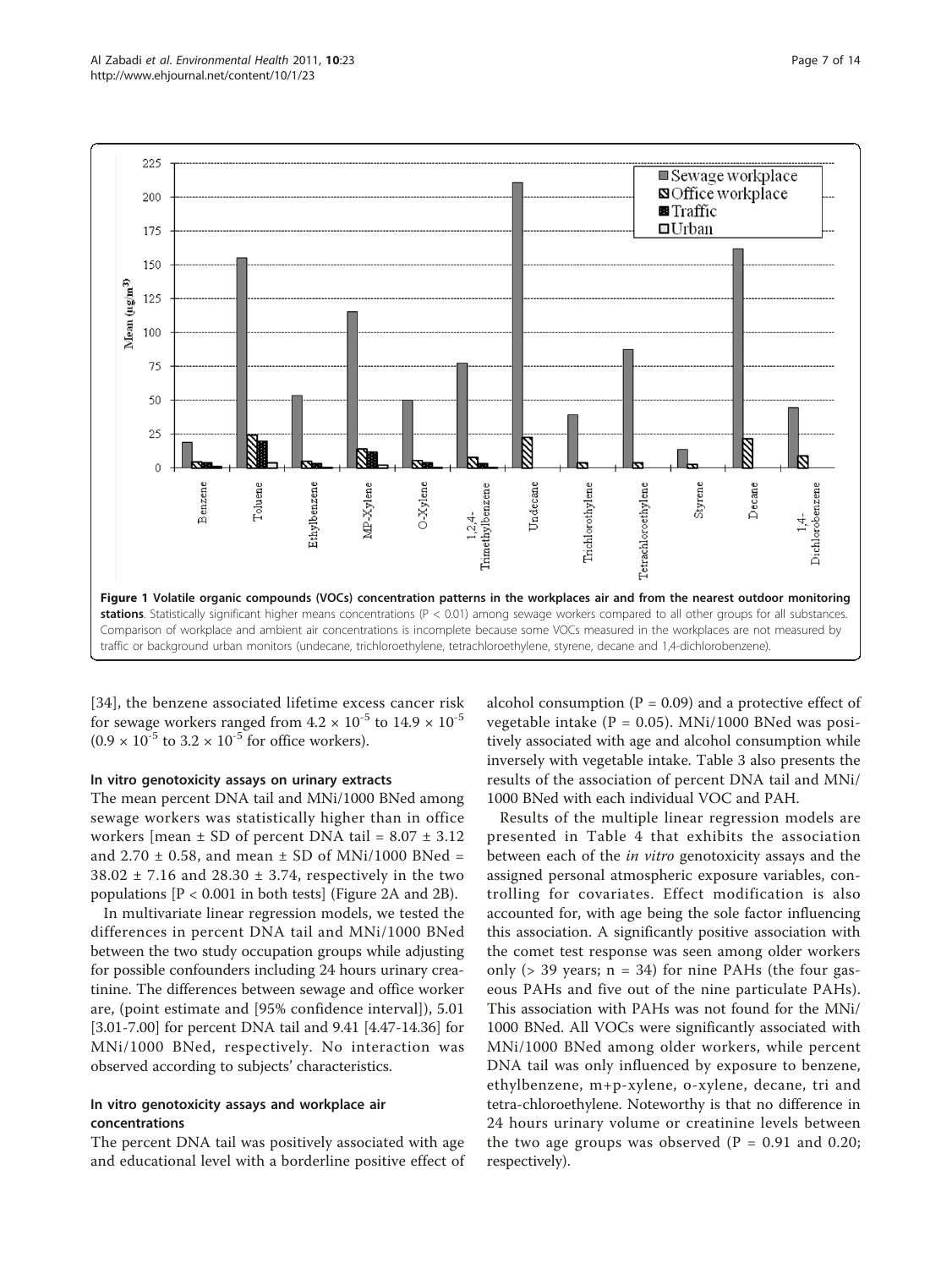<span id="page-7-0"></span>

# 24 hours urinary 8-oxodG

Figure [3](#page-10-0) shows the box and whisker plots of 24 hours urinary 8-oxodG in sewage and office workers. There was a slightly (but not significantly) higher mean level in sewage compared to office workers (mean ± SD, 8.26 ± 4.26 pmole/kg 24 h and 7.22 ± 3.32 pmole/kg 24 h respectively,  $P = 0.28$ ). There was no significant difference in 8-oxodG level regarding other exposure factors mentioned in Table [1](#page-4-0). No clear association could be found between the workplace concentrations of the measured pollutants or of total [B(a)P]eq and the level of 24 hours urinary 8-oxodG (data not shown).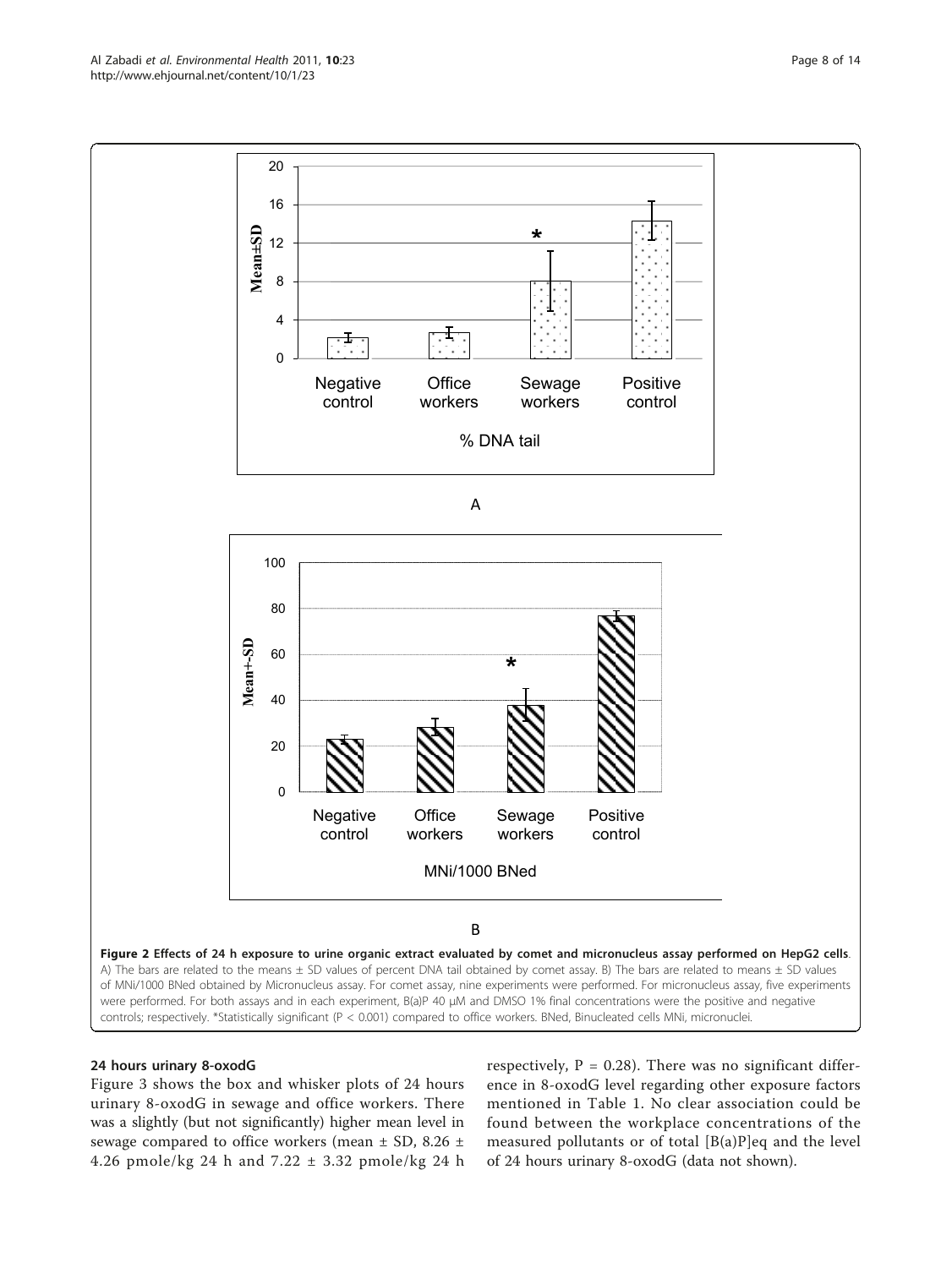#### <span id="page-8-0"></span>Table 3 Univariate analysis for factors associated with genotoxicity assays performed with urine extracts on HepG2 cells: statistical significance of associations ( $N = 64$ )

| Independent variables                            | P-value                    |                         |  |  |
|--------------------------------------------------|----------------------------|-------------------------|--|--|
|                                                  | <b>Tail DNA</b><br>percent | MNi/1000<br><b>BNed</b> |  |  |
| Socio-demographic characteristics                |                            |                         |  |  |
| Marital status (married/not married)             | 0.12                       | 0.94                    |  |  |
| Smoking (ex-smokers/never<br>smokers)            | 0.16                       | 0.18                    |  |  |
| Educational level; years (> $12/\leq 12$ )       | 0.04                       | 0.23                    |  |  |
| Age; years (≤ 39/> 39)                           | 0.01                       | 0.02                    |  |  |
| Alcohol consumption (regularly/<br>occasionally) | 0.09                       | 0.05                    |  |  |
| Vegetable intake (usually/<br>sometimes)         | 0.05                       | 0.02                    |  |  |
| VOCs                                             |                            |                         |  |  |
| Benzene                                          | 0.01                       | 0.001                   |  |  |
| Toluene                                          | 0.14                       | 0.004                   |  |  |
| Ethylbenzene                                     | 0.01                       | 0.001                   |  |  |
| M+P-Xylene                                       | 0.002                      | < 0.001                 |  |  |
| O-Xylene                                         | 0.003                      | < 0.001                 |  |  |
| 1, 2,4 Trimethylebenzene                         | 0.02                       | < 0.001                 |  |  |
| Undecane                                         | 0.05                       | < 0.001                 |  |  |
| Trichloroethylene                                | 0.07                       | 0.05                    |  |  |
| Tetrachloroethylene                              | 0.01                       | 0.19                    |  |  |
| Styrene                                          | 0.09                       | 0.002                   |  |  |
| Decane                                           | 0.001                      | < 0.001                 |  |  |
| 1,4 Dichlorobenzene                              | 0.06                       | 0.02                    |  |  |
| PAHs                                             |                            |                         |  |  |
| Benzo(a)pyrene                                   | 0.40                       | 0.35                    |  |  |
| Anthracene                                       | 0.02                       | 0.17                    |  |  |
| Benz(a)anthracene                                | 0.20                       | 0.20                    |  |  |
| Benzo(b)fluoranthene                             | 0.16                       | 0.22                    |  |  |
| Benzo(g,h,i)perylene                             | 0.09                       | 0.22                    |  |  |
| Benzo(k)fluornathene                             | 0.21                       | 0.24                    |  |  |
| Chrysene                                         | 0.01                       | 0.03                    |  |  |
| Dibenz(a,h)anthracene                            | 0.02                       | 0.51                    |  |  |
| Fluoranthene                                     | 0.04                       | 0.06                    |  |  |
| Indeno(1,2,3-cd)pyrene                           | 0.08                       | 0.20                    |  |  |
| Phenanthrene                                     | 0.01                       | 0.03                    |  |  |
| Pyrene                                           | 0.03                       | 0.11                    |  |  |
| Benzo(j)fluoranthene                             | 0.06                       | 0.26                    |  |  |
| Total [B(a)P]eq                                  | 0.15                       | 0.34                    |  |  |

Total [B(a)p]eq, total Benzo(a)pyrene equivalent concentration. MNi, micronuclei. BNed; binucleated cells.

#### **Discussion**

This is, to our knowledge, the first work that (i) measured workplace air concentrations of PAHs and VOCs (indicators of external exposure) among underground sewage workers, (ii) applied the HepG2 cells comet and CBMN assays with urine organic extracts, and (iii) assessed the 24 hours urinary 8-oxodG excretion among those workers. The urinary extracts of sewage workers induced significantly greater DNA and chromosomal damage than office workers (Figure [2A](#page-7-0) and B), suggesting that sewage workers are exposed to substances with genotoxic effects. In contrast to many published monitoring studies that measure specific urinary metabolites, our novel in vitro approach measures the overall genotoxicity of urine due to multimedia exposure to complex mixtures of chemicals encountered in the work environment. Those integrated biomarkers reflect exposure from hours to a few days prior to urine sampling. In addition to encompassing the diversity and time variable levels of exposure, it allows to account for their multiple portals of entry into the human body.

In accord with our results, mutagens in the urine of sewage workers with the Ames test have been detected [[35\]](#page-13-0). We found no other reference in the literature that bears on this population. Although results of this study cannot be directly compared with ex-vivo assays, other authors have assessed the hazardous potency of this occupational environment. Friis et al. [[36\]](#page-13-0) investigated the level of DNA damage on lymphocytes of sewage workers by comet assay and found no difference compared with construction workers. Significant increase in MNi frequency on lymphocytes was reported among asphalt workers [[37](#page-13-0)] while elevated lymphocytes DNA damage by comet assay was shown in workers of a petroleum hydrocarbons facility [[38\]](#page-13-0).

In our study, the 24 hours urinary 8-oxodG failed to show a statistically significant difference (probably due to our small sample size) between sewage and office workers, yet average value were slightly greater among the former (Figure [3](#page-10-0)). Similarly, a study among workers exposed to diesel particles did not show increased levels after a working week [[39\]](#page-13-0). However, several studies demonstrated an increased level of 24 hours urinary 8 oxodG among workers exposed to different sources of genotoxicants like coke oven emissions and ambient air pollutants [[27](#page-13-0),[40](#page-13-0)].

We attempted to interpret our data in terms of cancer risk based on specific PAHs and benzene workplace air levels that account only for a part of this complex exposure. We found that the Paris city sewage workers experience a substantial lifetime cancer risk via inhalation, ranging from  $1.5 \times 10^{-5}$  to  $14.9 \times 10^{-5}$ , which is over the acceptable cancer risk ranges defined by American regulatory agencies [[33](#page-13-0),[34,41\]](#page-13-0). Our results might partially explain the excess in cancer incidence in sewage workers found by other authors [\[8](#page-12-0),[9](#page-12-0)].

The workplace air concentrations of specific pollutants were significantly higher in the sewage than in office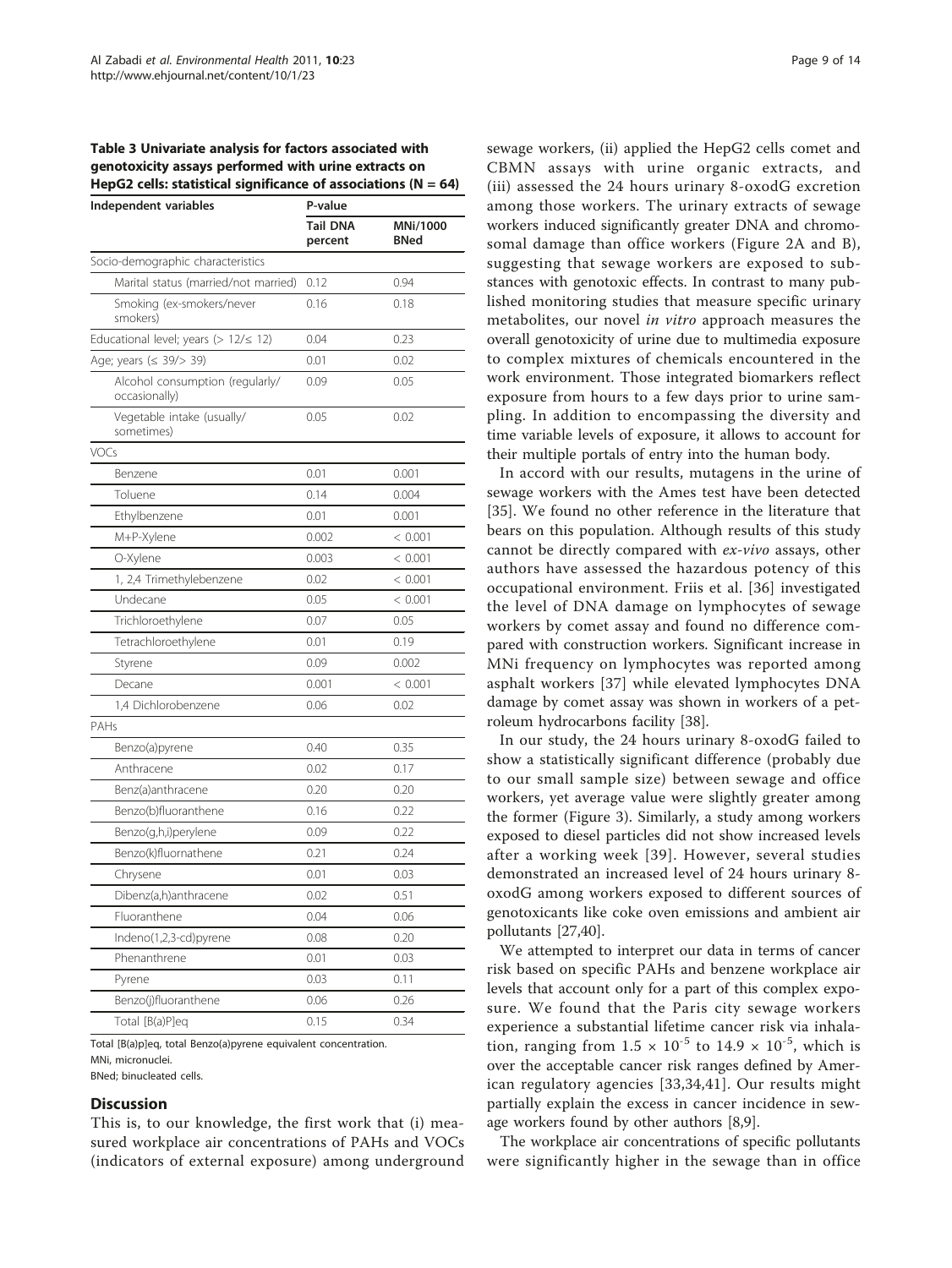<span id="page-9-0"></span>

| Independent variable                 | Tail DNA percent |         |                    | MNi/1000 BNed |         |                   |
|--------------------------------------|------------------|---------|--------------------|---------------|---------|-------------------|
|                                      | Reg. coeff #     | P-value | 95% Cl for B       | Reg. coeff #  | P-value | 95% Cl for B      |
| VOCs                                 |                  |         |                    |               |         |                   |
| Benzene                              |                  |         |                    |               |         |                   |
| $\leq$ 39 yrs                        | 0.03             | 0.61    | $-0.08$ to $0.14$  | 0.03          | 0.78    | -0.17 to 0.23     |
| $> 39$ yrs                           | 0.08             | 0.03    | 0.01 to 0.16       | 0.41          | 0.00    | 0.23 to 0.56      |
| Ethylbenzene                         |                  |         |                    |               |         |                   |
| $\leq$ 39 yrs                        | 0.02             | 0.24    | $-0.01$ to $0.05$  | $-0.01$       | 0.80    | $-0.06$ to $0.05$ |
| $> 39$ yrs                           | 0.02             | 0.05    | 0.00 to 0.03       | 0.10          | 0.00    | 0.07 to 0.13      |
| M+P-Xylene                           |                  |         |                    |               |         |                   |
| $\leq$ 39 yrs                        | 0.01             | 0.09    | -0.002 to 0.02     | 0.002         | 0.9     | $-0.02$ to $0.03$ |
| $> 39$ yrs                           | 0.01             | 0.03    | 0.001 to 0.02      | 0.05          | 0.00    | 0.03 to 0.06      |
| O-Xylene                             |                  |         |                    |               |         |                   |
| $\leq$ 39 yrs                        | 0.03             | 0.12    | $-0.01$ to $0.06$  | 0.01          | 0.66    | $-0.05$ to 0.07   |
| $> 39$ yrs                           | 0.02             | 0.04    | 0.001 to 0.03      | 0.11          | 0.00    | 0.07 to 0.14      |
| Decane                               |                  |         |                    |               |         |                   |
| $\leq$ 39 yrs                        | 0.01             | 0.07    | $-0.001$ to $0.02$ | 0.003         | 0.76    | $-0.02$ to $0.02$ |
| $> 39$ yrs                           | 0.01             | 0.03    | 0.001 to 0.01      | 0.04          | 0.00    | 0.03 to 0.05      |
| Tetrachloroethylene                  |                  |         |                    | NT            | NT      | NT                |
| $\leq 39$ yrs                        | 0.02             | 0.31    | $-0.02$ to $0.05$  |               |         |                   |
| $> 39$ yrs                           | 0.01             | 0.002   | 0.004 to 0.02      |               |         |                   |
| Trichloroethylene                    |                  |         |                    |               |         |                   |
| $\leq$ 39 yrs                        | 0.003            | 0.84    | $-0.03$ to 0.04    | $-0.03$       | 0.27    | $-0.10$ to 0.03   |
| $> 39$ yrs                           | 0.02             | 0.02    | 0.003 to 0.03      | 0.06          | 0.002   | 0.03 to 0.10      |
| Toluene                              | NΤ               | NT      | NT                 |               |         |                   |
| $\leq$ 39 yrs                        |                  |         |                    | $-0.004$      | 0.57    | $-0.02$ to $0.01$ |
| $> 39$ yrs                           |                  |         |                    | 0.02          | 0.00    | 0.01 to 0.03      |
| 1,4 Dichlorobenzene <sup>§</sup>     | 0.01             | 0.39    | $-0.01$ to $0.03$  |               |         |                   |
| $\leq$ 39 yrs                        |                  |         |                    | $-0.03$       | 0.38    | $-0.10$ to $0.04$ |
| $> 39$ yrs                           |                  |         |                    | 0.11          | 0.00    | 0.06 to 0.16      |
| 1, 2,4Trimethylebenzene <sup>§</sup> | 0.01             | 0.12    | $-0.002$ to $0.02$ |               |         |                   |
| $\leq$ 39 yrs                        |                  |         |                    | 0.01          | 0.81    | $-0.03$ to $0.04$ |
| $> 39$ yrs                           |                  |         |                    | 0.07          | 0.00    | 0.05 to 0.09      |
| Undecane <sup>§</sup>                | 0.003            | 0.23    | -0.002 to 0.01     |               |         |                   |
| $\leq 39$ yrs                        |                  |         |                    | 0.01          | 0.14    | $-0.004$ to 0.03  |
| $> 39$ yrs                           |                  |         |                    | 0.03          | 0.00    | 0.02 to 0.03      |
| Styrene <sup>§</sup>                 | 0.03             | 0.36    | $-0.03$ to $0.09$  |               |         |                   |
| $\leq 39$ yrs                        |                  |         |                    | $-0.07$       | 0.52    | $-0.29$ to $0.15$ |
| $> 39$ yrs                           |                  |         |                    | 0.34          | 0.00    | 0.23 to 0.44      |
| PAHs                                 |                  |         |                    |               |         |                   |
| Chrysene $^{\rm \pm}$                |                  |         |                    | 0.10          | 0.50    | -0.19 to 0.38     |
| $\leq 39$ yrs                        | 0.07             | 0.57    | $-0.18$ to 0.32    |               |         |                   |
| $> 39$ yrs                           | 0.20             | 0.04    | 0.01 to 0.39       |               |         |                   |
| Fluranthene $^{\rm \pm}$             |                  |         |                    | 0.02          | 0.68    | -0.07 to 0.10     |
| $\leq$ 39 yrs                        | $-0.002$         | 0.96    | $-0.07$ to 0.07    |               |         |                   |
| $> 39$ yrs                           | 0.09             | 0.02    | 0.02 to 0.16       |               |         |                   |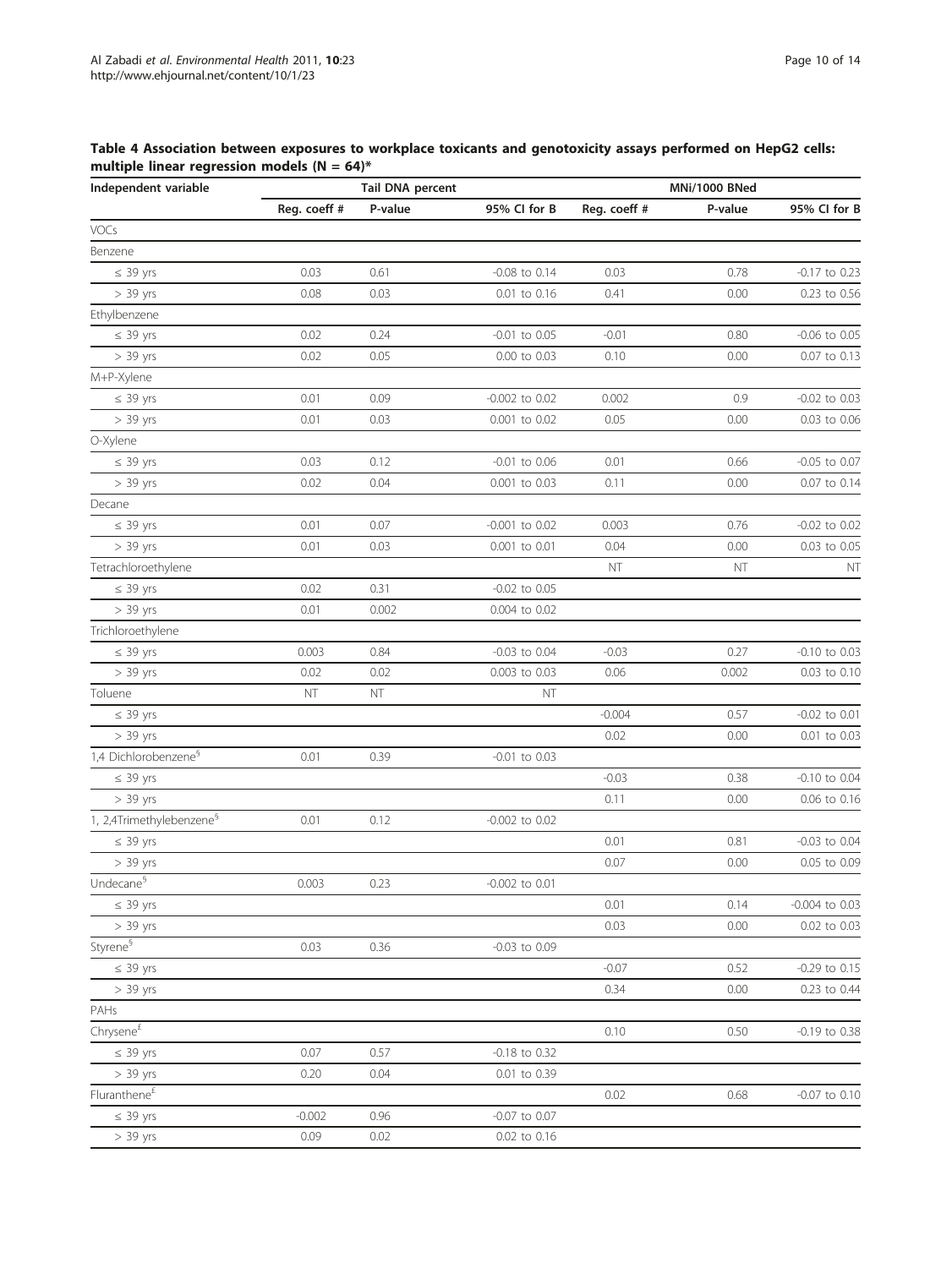<span id="page-10-0"></span>Table 4 Association between exposures to workplace toxicants and genotoxicity assays performed on HepG2 cells: multiple linear regression models ( $N = 64$ )\* (Continued)

| Phenanthrene <sup>£</sup>          |         |      |                   | 0.01      | 0.51 | $-0.02$ to $0.05$ |
|------------------------------------|---------|------|-------------------|-----------|------|-------------------|
| $\leq$ 39 yrs                      | 0.01    | 0.67 | $-0.02$ to $0.04$ |           |      |                   |
| $> 39$ yrs                         | 0.04    | 0.01 | 0.01 to 0.07      |           |      |                   |
| Pyrene                             |         |      |                   | <b>NT</b> | NT   | NT                |
| $\leq$ 39 yrs                      | 0.004   | 0.92 | $-0.09$ to $0.10$ |           |      |                   |
| $> 39$ yrs                         | 0.08    | 0.03 | 0.01 to 0.15      |           |      |                   |
| Anthracene                         |         |      |                   | NT        | NT   | NT                |
| $\leq$ 39 yrs                      | 0.02    | 0.88 | $-0.24$ to 0.27   |           |      |                   |
| $> 39$ yrs                         | 0.25    | 0.01 | 0.06 to 0.44      |           |      |                   |
| Benzo(g,h,i)perylene               |         |      |                   | NT        | NT   | NT                |
| $\leq$ 39 yrs                      | $-0.01$ | 0.96 | $-0.33$ to $0.31$ |           |      |                   |
| $> 39$ yrs                         | 0.20    | 0.04 | 0.01 to 0.39      |           |      |                   |
| Indeno(1,2,3-cd)pyrene             |         |      |                   | NT        | NT   | NT                |
| $\leq$ 39 yrs                      | $-0.01$ | 0.98 | $-0.49$ to $0.48$ |           |      |                   |
| $> 39$ yrs                         | 0.34    | 0.03 | 0.03 to 0.65      |           |      |                   |
| Benzo(j)fluoranthene               |         |      |                   | NT        | NT   | NT                |
| $\leq$ 39 yrs                      | $-0.01$ | 0.98 | $-0.37$ to 0.36   |           |      |                   |
| $> 39$ yrs                         | 0.26    | 0.04 | 0.02 to 0.51      |           |      |                   |
| Dibenz(a,h)anthracene <sup>9</sup> | 0.85    | 0.02 | 0.13 to 10.57     | NT        | NT   | NT                |

\* Variables in the final models. (i) MNi/1000 BNed models: toxicants (one each time), age (≤ 39/>39 years), toxicant-age interaction, alcohol consumption (regularly/occasionally), vegetable intake (usually/sometimes).

(ii) tail DNA percent models: same as MNi/1000 BNed plus level of education (>12/≤12 years).

 $\frac{6}{3}$  or  $\frac{2}{3}$  Not significant interaction between toxicant and age for comet $\frac{6}{3}$  or micronuclei<sup>£</sup> assays. Toxicant effect adjusted for the other models variables.

NT: Not Tested because P > 0.1 in univariate association between toxicant and biomarker (table 2).

Notes: Variables entered in the models are those with  $P < 0.1$  in univariate analysis. Enter method was used.

Reg. coeff #, regression coefficient number.

CI, confidence interval.

yrs, years.

MNi, micronuclei.

BNed; binucleated cells.



workplaces and greater than ambient air concentrations measured by urban background monitors and even in traffic areas (Table [2](#page-5-0) and Figure [1](#page-6-0)). The multivariate analysis revealed significant associations between short term (3 consecutive days) workplace concentrations of several VOCs and both urinary biomarkers, while PAHs were significantly associated with percent DNA tail only (Table [3](#page-8-0)). These associations were detected among the older but not the younger workers (Table [4](#page-9-0)). Keeping in mind that these associations should not be causally ascribed to specific compounds, all very much correlated, several hypotheses might be advanced to explain these differences. The two in vitro assays have different mechanisms and positive results in comet do not necessarily yield positive ones in CBMN. Indeed, comet assay reflects repairable DNA damage and breaks [\[42](#page-13-0)], while CBMN assay reflects chromosomal damage [\[25](#page-13-0)]. Noteworthy is that the average VOCs concentrations in this study were all below the French and American recommended occupational permissible exposure limits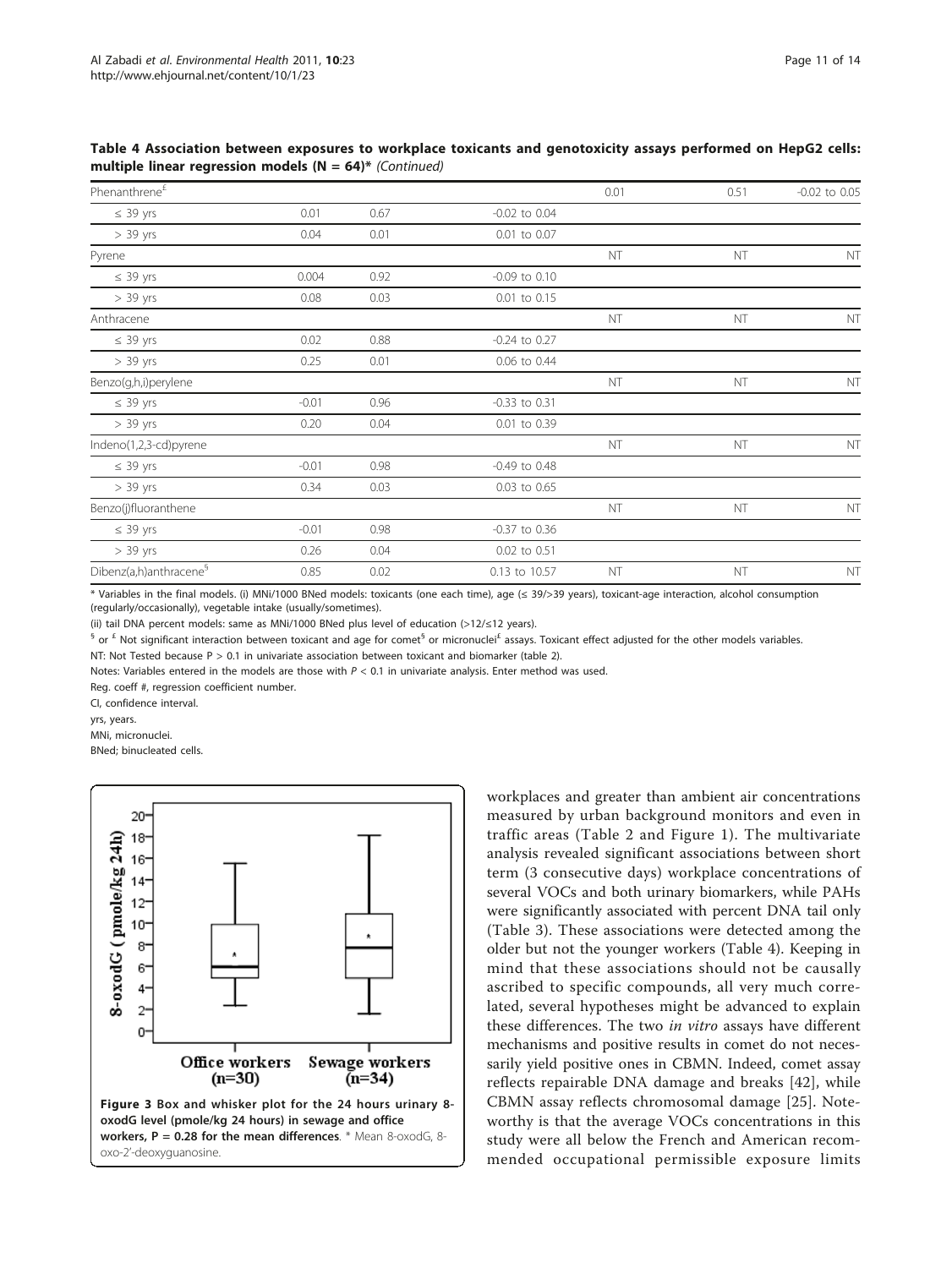[[43](#page-13-0)-[45](#page-13-0)]. The observed concentrations for  $B(a)P$  are an order of magnitude lower than the provisional limit value proposed by INRS, the occupational security institute in France (150 ng/m<sup>3</sup>, 8-hour TWA). Hence, higher PAHs exposure levels might be needed to elicit a significant observable damage at the chromosomal level on HepG2 cells using CBMN assay [[46](#page-13-0)]. PAHs exposures were also lower than those detected in the workplace air of coke-oven and graphite-electrode producing workers [[47\]](#page-13-0). The studied PAHs and VOCs families differ in their chemical, physical and toxicokinetic properties. Furthermore, they represent only part of the many chemicals to which sewage workers are exposed in the workplace. Clearly, the true exposure in this complex environment is unknown and the possible observed integrated effects could relate to the overall mixture, with synergistic and/or antagonistic interactions [\[48](#page-13-0)].

We have no firm explanation for the difference observed across the two age categories. When we analyzed the comet and micronucleus outcomes among older and younger subjects, we found genotoxicity responses on HepG2 cells in both age groups (data available upon request). Table [3,](#page-8-0) however, shows that these responses significantly differ between the two age groups. Because these results are based on in vitro assays [[49](#page-13-0)], this difference cannot be explained by a lower capacity of DNA repair mechanisms in older subjects, nor should it be due to differences in kidney function and excretion rates, as we found no significant difference between younger and older subjects in the 24 hours urinary creatinine or 24 hours urinary volume levels (mean  $\pm$  SD, 1.2  $\pm$  0.60 g/L and 1.0  $\pm$  0.45 g/L, P  $= 0.20$ ; and  $1.63 \pm 0.71$  L and  $1.60 \pm 0.66$  L, P = 0.91; respectively). We offer for discussion tentative hypotheses. Firstly, the diversity in tasks of sewage workers according to age might play a role if more experienced subjects are called for activities that incur greater exposure [\[9](#page-12-0)]. Contrasts in exposure levels cannot be assessed in our study using the workplace concentrations data stratified according to age, because a work team is usually composed of subjects of all ages and measurements represent exposure levels for all the team members. Differences concerning wearing protections devices are also factors influencing the degree of true individual exposure. Only 32% of sewage workers declared usage of protection equipments (such as rubber gloves, waterproof dressing, rubber boots and goggles), and older ones were less likely to do so than younger ones ( $P =$ 0.01). Secondly, many xenobiotics in the workplace (e.g., PAHs and VOCs) are lipophilic, and therefore stored in the fatty tissue [[48](#page-13-0)]. Aged volunteers may have more saturated fatty tissues, a feature that could explain higher release and excretion of such substances in urine [[50](#page-13-0)]. Although *in vitro* assays were performed, another

possible route of explanation for the higher comet results among older subjects might implicate cellular aging, assuming that the underlying mechanism is free radical production.

No association was detected between indicators of external exposure and the 24 hours urinary 8-oxodG. One reason might be related to differences in the time dynamics of the two types of measures. While measurements of external exposure represent the last work shift or up to 3 days before, our biomarker of oxidative stress encompasses a much longer period of exposure [\[12,13](#page-12-0)]. More important in our view is the fact that the workplace PAHs and VOCs concentrations are poor proxies of the occupational complex exposure that sewage workers experience, so that exposure misclassification may be large. This, in our opinion, gives weight to the integrated exposure approach we propose. Benzene (or any other single PAHs or VOCs we measured) should not be viewed as the sole agents that cause genotoxicity. Rather, we used benzene measurements as a metric for global exposure where benzene is an indicator for an array of other multiple (unmeasured) airborne toxicants that share the same determinants. Similar studies in other complex occupational settings should be conducted to assess the generalizability of our results and how sensitive these urinary biomarkers might be to a variety of mixtures. Once the performance of this approach evaluated, it might be extended to environmental settings such as coastal or soil petroleum pollution and/or contaminated industrial sites.

This study has some limitations. Certain studies had shown that HepG2 cellular line lack several specific enzymes that account for their inability to process some promutagens. In our study, the high formation of MNi in the negative control cultures suggests that HepG2 could also be affected by a genetic instability where they might unpredictably acquire a mutated phenotype. On the other side, many studies had reported that this cellular line retained certain activities of various phase I and phase II enzymes which play a key role in the activation and detoxification of various promutagens. They, therefore, could be a good in vitro model to study genotoxicity and DNA damage [[51](#page-13-0),[52](#page-13-0)]. To date, however, human hepatocytes cells are the preferred and the most promising alternative cellular line due to their high metabolic activity for biotransformation similar to human liver [\[53](#page-13-0)]. They express phase I enzymes at significantly higher levels than HepG2 cells. However, they are currently available at a cost almost prohibitive, there is a shortage of available human liver material and they pose the problem of inter-individual variations. Additionally, primary hepatocytes do not proliferate and lose their metabolic activity after some weeks. The small sample size and the possibility of lack of adjustment for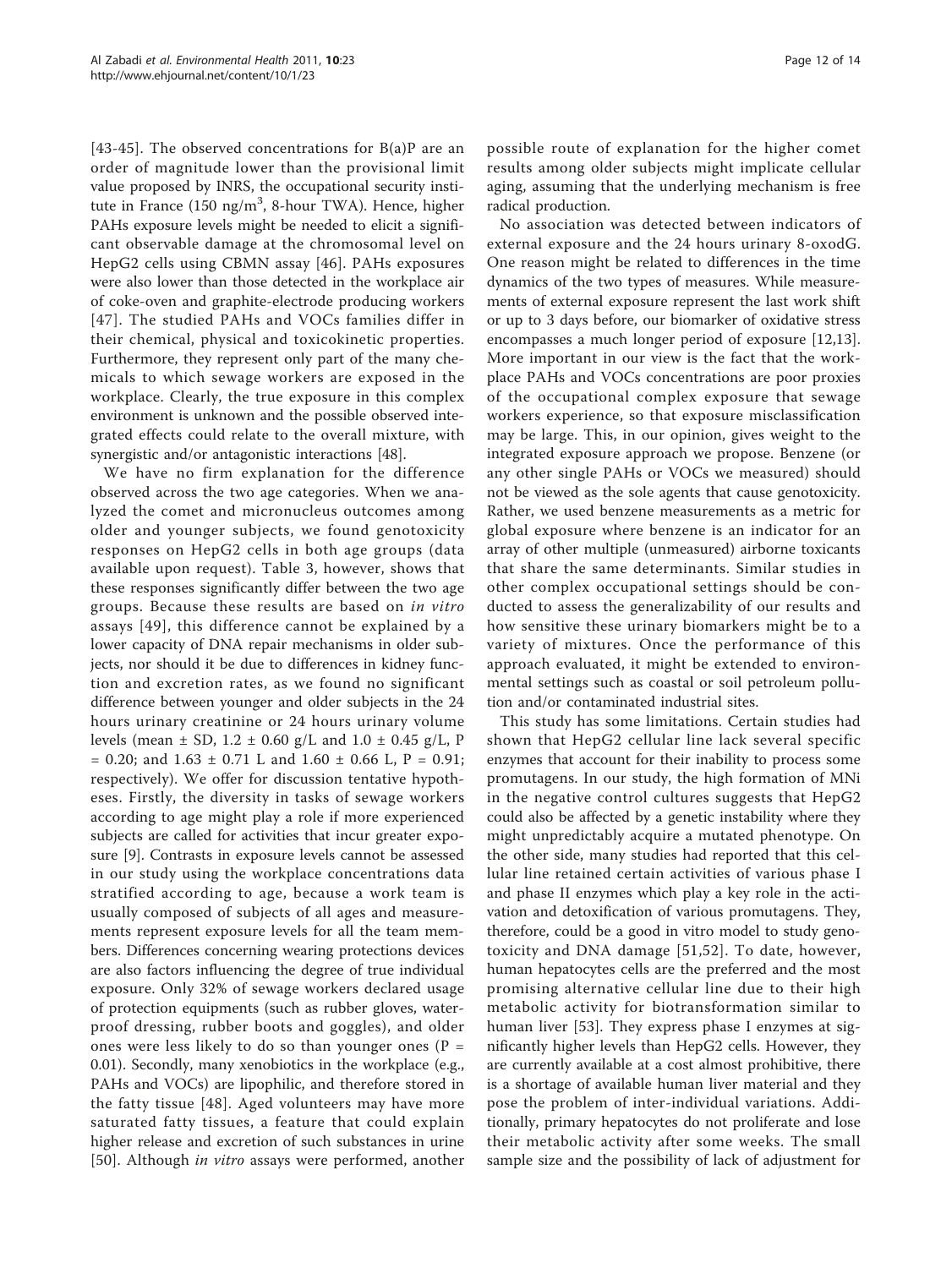<span id="page-12-0"></span>unknown/unconcontrolled confounders as well as some biases like recall (questionnaires reporting) or healthy worker effect (mainly among sewage workers) could also be considered as one of the study limitations. A larger sample size would have yielded more consistent results and conclusions but lack of power is not an explanation. To check this, we made a post hoc power assessment, considering that urines from an unexposed population are not mutagenic in theory, so that both genotoxicity tests should be negative. Thus, assuming a 1% prevalence of genotoxic response among office workers, our sample size (30 and 34 subjects in the two groups) is sufficient to highlight a prevalence of anomalies of nearly 25% in the exposed group. For urinary 8-oxodG, the expected standard deviation value is 10.8. With our sample size, we could detect nearly 33% modification of its mean value. These estimates were based on a type І error  $(\alpha)$  of 5% and a power expectation of 80%.

# Conclusions

Sewage workers are exposed through different pathways to a variety of toxicants. We propose an integrated approach to assess exposure to a blend of genotoxicants using noninvasive urinary biomarkers. Nevertheless, lack of adjustment for unknown confounders cannot be ruled out in our small study population. Also, because of the multi-factorial nature in the production of 8 oxodG - a fraction of the repair metabolites of 8-oxoguanine, the increased urinary excretion of 8-oxodG should be linked to cancer risk with great caution. However appealing the simplicity of the approach may be, these results warrant verification in other studies and exposure settings.

#### List of abbreviations used

8-oxodG: 8-oxo-2'-deoxyguanosine; B(a)P: Benzo(a)pyrene; [B(a)P]eq: Benzo(a) pyrene equivalent concentration; BNed: Binucleated cells; CBMN: Cytokinesis block micronucleus assay; MNi: Micronuclei; NDI: Nuclear division index; PAHs: Polycyclic aromatic hydrocarbons; TEFs: Toxicity equivalent factors; TWA: Time weighted average; U.S. EPA: United States Environmental Protection Agency; VOCs: Volatile organic compounds

#### Acknowledgements and Fundings

The project is granted by the French National Cancer Institute (07/3D1514/ PL8904/NGLC) and the Région Lorraine. Hamzeh AL Zabadi is supported by the French Foreign Ministry and the School of Medicine of Nancy University. Professor Philippe Hartemann is acknowledged for his permission to perform the genotoxicity assays in his laboratory (SERES). Professors Alain Botta and Alfred Bernard are acknowledged for their valuable reading and comments on the paper. We thank Chantal Faye for here assistance. The authors would like to thank all the participants in this research.

#### Author details

<sup>1</sup> An-Najah National University, School of Medicine-Public Health Department, Nablus, Palestine. <sup>2</sup>INSERM U954, School of Medicine, 54505 Vandœuvre-lès-Nancy, France. <sup>3</sup>Nancy University Faculty of Pharmacy, 54000 Nancy, France.<br><sup>4</sup>Napov University School of Medicine, 54505 Vandœuwe lès Napov. France. <sup>1</sup>Nancy University School of Medicine, 54505 Vandœuvre-lès-Nancy, France. <sup>5</sup> Aix-Marseille University School of Medicine, EA 1784, 13005 Marseille, France. <sup>6</sup>Paris City Hygiene laboratory, Paris, France. <sup>7</sup>Occupational medicine

service of the City of Paris, France. <sup>8</sup>EHESP School of Public Health-IRSET, 35000 Rennes, France.

### Authors' contributions

HA drafted the manuscript, performed the genotoxicity assays and the statistical analysis. LF, DZN, CP and ISM participated in the design and coordination of the study protocol, statistical analysis and in drafting the manuscript. Other authors reviewed the manuscript, provided further contributions and suggestions. All authors read and approved the final manuscript.

#### Competing interests

The authors declare that they have no competing interests.

Received: 21 November 2010 Accepted: 24 March 2011 Published: 24 March 2011

#### References

- 1. Bris FJ, Garnaud S, Apperry N, Gonzalez A, Mouchel JM, Chebbo G, Théveno DR: [A street deposit sampling method for metal and hydrocarbon](http://www.ncbi.nlm.nih.gov/pubmed/10535121?dopt=Abstract) [contamination assessment.](http://www.ncbi.nlm.nih.gov/pubmed/10535121?dopt=Abstract) Sci Total Environ 1999, 235:211-220.
- 2. Manoli E, Samara C: Occurrence and Mass Balance of Polycyclic Aromatic Hydrocarbons in the Thessaloniki Sewage Treatment Plant. J Environ Qual 1999, 28:176-187.
- 3. Hansen ES, Hilden J, Klausen H, Rosdahl N: [Wastewater exposure and](http://www.ncbi.nlm.nih.gov/pubmed/12883021?dopt=Abstract) health-[a comparative study of two occupational groups.](http://www.ncbi.nlm.nih.gov/pubmed/12883021?dopt=Abstract) Occup Environ Med 2003, 60:595-8.
- 4. Mulloy KB: [Sewage workers: toxic hazards and health effects.](http://www.ncbi.nlm.nih.gov/pubmed/11107222?dopt=Abstract) Occup Med 2001, 16:23-38.
- 5. Lyons RA, Wright D, Fielder HM, McCabe M, Gunneberg A, Nash P, Routledge P, Rees H: [Investigation of an acute chemical incident:](http://www.ncbi.nlm.nih.gov/pubmed/10935937?dopt=Abstract) [exposure to fluorinated hydrocarbons.](http://www.ncbi.nlm.nih.gov/pubmed/10935937?dopt=Abstract) Occup Environ Med 2000, 57:577-581.
- 6. Krishnamurthi K, Devi F, Chakrabarti T: [Genotoxic effects of PAH](http://www.ncbi.nlm.nih.gov/pubmed/12747010?dopt=Abstract) [containing sludge extracts in Chinese hamster ovary cell cultures.](http://www.ncbi.nlm.nih.gov/pubmed/12747010?dopt=Abstract) Biomed Environ Sci 2003, 16:68-82.
- 7. Sorensen M, Skov H, Autrup H, Hertel O, Loft S: [Urban benzene exposure](http://www.ncbi.nlm.nih.gov/pubmed/12798093?dopt=Abstract) [and oxidative DNA damage: influence of genetic polymorphisms in](http://www.ncbi.nlm.nih.gov/pubmed/12798093?dopt=Abstract) [metabolism genes.](http://www.ncbi.nlm.nih.gov/pubmed/12798093?dopt=Abstract) Sci Total Environ 2003, 309:69-80.
- 8. Friis L, Mikoczy Z, Hagmar L, Edling C: [Cancer incidence in a cohort of](http://www.ncbi.nlm.nih.gov/pubmed/10658545?dopt=Abstract) [Swedish sewage workers: extended follow up.](http://www.ncbi.nlm.nih.gov/pubmed/10658545?dopt=Abstract) Occup Environ Med 1999, 56:672-673.
- 9. Wild P, Ambroise D, Benbrik E, Tiberguent A, Massin N: [Mortality among](http://www.ncbi.nlm.nih.gov/pubmed/16497857?dopt=Abstract) [Paris sewage workers.](http://www.ncbi.nlm.nih.gov/pubmed/16497857?dopt=Abstract) Occup Environ Med 2006, 63:168-172.
- 10. Callahan MA, Sexton K: [If cumulative risk assessment is the answer, what](http://www.ncbi.nlm.nih.gov/pubmed/17520071?dopt=Abstract) [is the question?](http://www.ncbi.nlm.nih.gov/pubmed/17520071?dopt=Abstract) Environ Health Perspect 2007, 115:799-806.
- 11. Ryan PB, Burke TA, Cohen Hubal EA, Cura JJ, McKone TE: [Using biomarkers](http://www.ncbi.nlm.nih.gov/pubmed/17520075?dopt=Abstract) [to inform cumulative risk assessment.](http://www.ncbi.nlm.nih.gov/pubmed/17520075?dopt=Abstract) Environ Health Perspect 2007, 115:833-840.
- 12. Ma XF, Babish JG, Scarlett JM, Gutenmann WH, Lisk DJ: [Mutagens in urine](http://www.ncbi.nlm.nih.gov/pubmed/1464904?dopt=Abstract) [sampled repetitively from municipal refuse incinerator workers and](http://www.ncbi.nlm.nih.gov/pubmed/1464904?dopt=Abstract) [water treatment workers.](http://www.ncbi.nlm.nih.gov/pubmed/1464904?dopt=Abstract) J Toxicol Environ Health 1992, 37:483-494.
- 13. Olinski R, Rozalski R, Gackowski D, Foksinski M, Siomek A, Cooke MS: [Urinary measurement of 8-OxodG, 8-OxoGua, and 5HMUra: a](http://www.ncbi.nlm.nih.gov/pubmed/16771691?dopt=Abstract) [noninvasive assessment of oxidative damage to DNA.](http://www.ncbi.nlm.nih.gov/pubmed/16771691?dopt=Abstract) Antioxid Redox Signal 2006, 8:1011-1019.
- 14. Cooke MS, Evans MD, Dove R, Rozalski R, Gackowski D, Siomek A, Lunec J, Olinski R: [DNA repair is responsible for the presence of oxidatively](http://www.ncbi.nlm.nih.gov/pubmed/15914207?dopt=Abstract) [damaged DNA lesions in urine.](http://www.ncbi.nlm.nih.gov/pubmed/15914207?dopt=Abstract) Mutat Res 2005, 574:58-66.
- Yoshida R, Ogawa Y, Mori I, Nakata A, Wang R, Ueno S, Shioji I, Hisanaga N: [Associations between oxidative stress levels and total duration of](http://www.ncbi.nlm.nih.gov/pubmed/14614189?dopt=Abstract) [engagement in jobs with exposure to fly ash among workers at](http://www.ncbi.nlm.nih.gov/pubmed/14614189?dopt=Abstract) [municipal solid waste incinerators.](http://www.ncbi.nlm.nih.gov/pubmed/14614189?dopt=Abstract) Mutagenesis 2003, 18:533-537.
- 16. Walker WJ, McNutt RP, Maslanka CK: [The potential contribution of urban](http://www.ncbi.nlm.nih.gov/pubmed/10901661?dopt=Abstract) [runoff to surface sediments of the Passaic River: sources and chemical](http://www.ncbi.nlm.nih.gov/pubmed/10901661?dopt=Abstract) [characteristics.](http://www.ncbi.nlm.nih.gov/pubmed/10901661?dopt=Abstract) Chemosphere 1999, 38:363-377.
- 17. Atasoy E, Döğeroğlu T, Kara S: [The estimation of NMVOC emissions from](http://www.ncbi.nlm.nih.gov/pubmed/15276743?dopt=Abstract) [an urban-scale wastewater treatment plant.](http://www.ncbi.nlm.nih.gov/pubmed/15276743?dopt=Abstract) Water Res 2004, 38:3265-3274.
- 18. Gasperi J, Garnaud S, Rocher V, Moilleron R: [Priority pollutants in](http://www.ncbi.nlm.nih.gov/pubmed/18814902?dopt=Abstract) [wastewater and combined sewer overflow.](http://www.ncbi.nlm.nih.gov/pubmed/18814902?dopt=Abstract) Sci Total Environ 2008, 407:263-272.